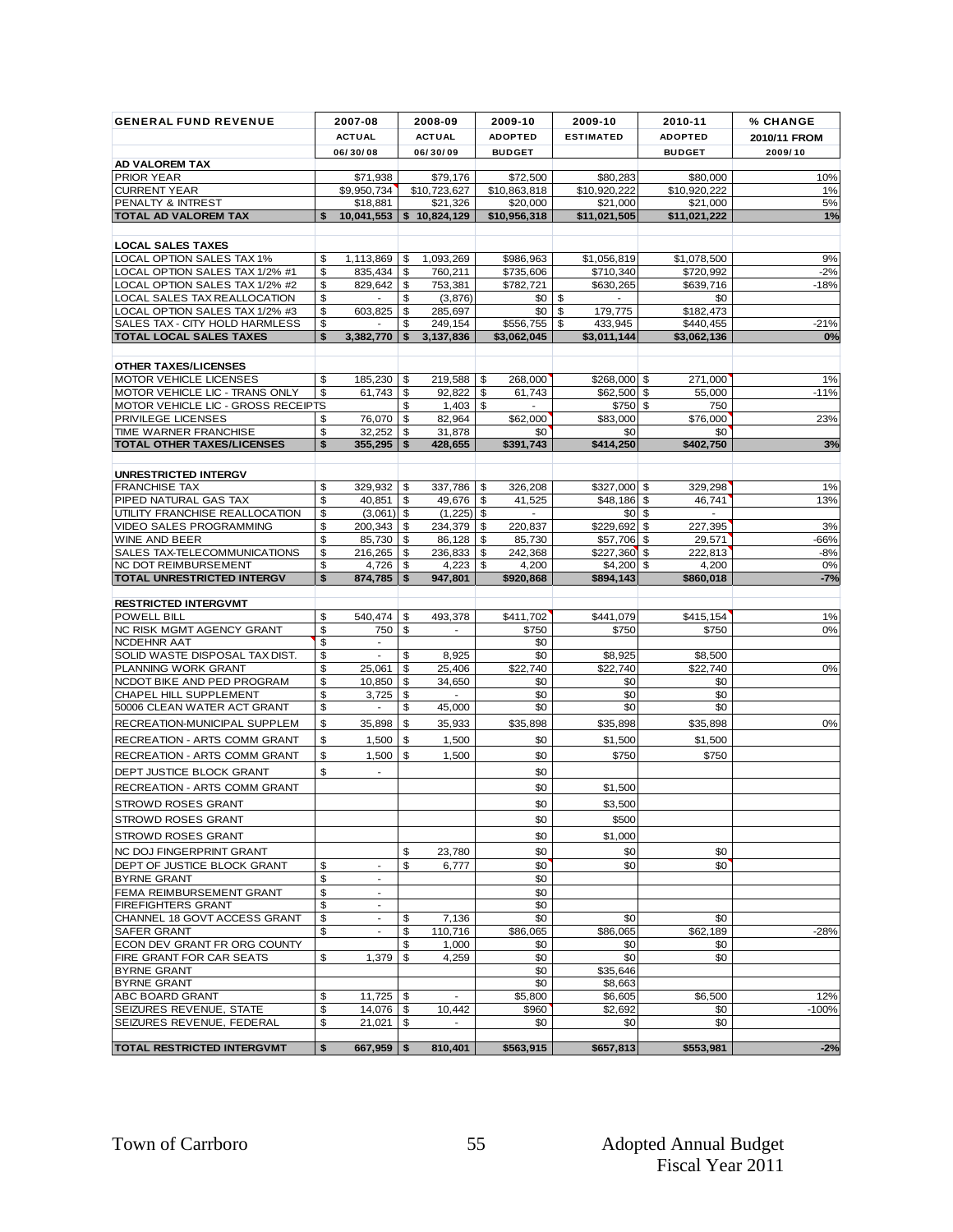| <b>FEES AND PERMITS</b><br>MISC. RETURNED CHECK FEE<br>\$<br>\$<br>TIME WARNER PEG FEES<br>\$<br><b>TOWER REVENUE</b><br>\$<br>PRIVILEGE LICENSE, LATE FEE<br>\$<br><b>COURT COST OFFICER FEES</b><br>\$<br><b>PARKING VIOLATIONS</b><br>\$<br>CHCCS - SRO CONTRACT<br>\$<br>DOG FEES<br>\$<br><b>ANIMAL VIOLATIONS</b><br>\$<br>FIRE DIST. FEES<br>\$<br>CAR SEAT SALES<br><b>FALSE ALARM FEES</b><br>FIRE PERMIT FEES<br>\$<br>RE-INSPECTION FEE<br>\$<br><b>REPORTS</b><br>\$<br><b>SIGN PERMITS</b><br><b>SIGN PERMITS</b><br>\$<br><b>ENGINEERING FEE</b><br>\$<br>DEV REVIEW FEE<br>STREET INSPECTION FEES<br>\$<br>TECHNICAL REVIEW-FUTURE EQPMT<br>\$<br><b>TECHNICAL REVIEW</b><br><b>BUILDING PERMITS</b><br>\$<br>\$<br><b>ELECTRIC PERMITS</b><br>\$<br><b>MECH. PERMITS</b><br><b>RE-INSPECTION FEE</b><br>\$<br>\$<br><b>PLUMBING</b><br>\$<br>HOMEOWNERS RECOVER FEES<br>\$<br>RECYCLING FEES<br>\$<br>STREET CUTS<br>\$<br>DRIVEWAY PIPE INSTALLATION<br>\$<br><b>STREET SIGNS</b><br>DRIVEWAY PERMIT FEES<br>\$<br><b>STREET CLOSING</b><br>\$<br>PERM RGT OF WAY CLOSING FEE<br>\$<br>REFUSE COLLECTION FEES<br>\$<br><b>REFUSE COLLECTION - DUMPSTER</b><br>\$<br><b>BLDG STRUCTURE MVG PERMIT FEE</b><br><b>TOTAL FEES &amp; PERMITS</b><br>\$<br><b>SALES &amp; SERVICES</b><br><b>RECREATION FEES</b><br>\$<br>\$<br><b>DISCOUNT-RECREATION FEES</b><br><b>TOWN CENTER FEES</b><br>\$<br>$\frac{1}{2}$ | <b>ACTUAL</b><br>06/30/08<br>14,415<br>134,360<br>1,336<br>6,043<br>7,775<br>97,468<br>4,900<br>25<br>442,900<br>1.020<br>775<br>435<br>480<br>47,214<br>21,352<br>$\blacksquare$<br>63,204<br>59,745<br>47.115<br>1,845<br>39.140<br>150<br>5,350<br>180<br>$\sim$<br>5,132<br>170 <sub>1</sub><br>600 | -\$<br>\$<br>\$<br>\$<br>\$<br>\$<br>\$<br>\$<br>\$<br>\$<br>\$<br>\$<br>\$<br>\$<br>\$<br>\$<br>\$<br>\$<br>\$<br>\$<br>\$<br>\$<br>\$<br>\$<br>\$<br>\$<br>\$<br>\$ | <b>ACTUAL</b><br>06/30/09<br>225<br>11,609<br>120,417<br>2,222<br>5,105<br>5,850<br>107,624<br>6,495<br>25<br>429,969<br>630<br>4,700<br>144<br>420<br>38,084<br>36,303<br>7.698<br>50,613<br>55,561<br>40,739<br>1,185<br>38,976<br>103<br>4,872<br>$\omega$<br>255<br>480 | <b>ADOPTED</b><br><b>BUDGET</b><br>\$0<br>\$12,000<br>\$119,984<br>\$0<br>\$3,000<br>\$3,500<br>\$107,624<br>\$5,000<br>\$300<br>\$423,966<br>\$0<br>\$0<br>\$3,200<br>\$250<br>\$350<br>\$0<br>\$40.000<br>\$25,000<br>\$500<br>\$0<br>\$0<br>\$50,000<br>\$45,000<br>\$40,000<br>\$3,500<br>\$40,000<br>\$100<br>\$6,500<br>\$0<br>\$0<br>\$0<br>\$0 | <b>ESTIMATED</b><br>\$75<br>\$5,954<br>\$119,984<br>\$1,699<br>\$3,195<br>\$3,500<br>\$107,624<br>\$5,000<br>\$25<br>\$423,966<br>\$840<br>\$0<br>\$4,953<br>\$700<br>\$40<br>\$680<br>\$135<br>\$23,164<br>\$24,592<br>\$0<br>\$19,200<br>\$99.079<br>\$89,136<br>\$72,391<br>\$500<br>\$59,288<br>\$400<br>\$5,200<br>\$518<br>\$178 | <b>ADOPTED</b><br><b>BUDGET</b><br>\$0<br>\$12,000<br>\$123,477<br>\$0<br>\$3,000<br>\$3,500<br>\$107.624<br>\$5,000<br>\$300<br>\$420,878<br>\$0<br>\$0<br>\$4,800<br>\$0<br>\$100<br>\$500<br>\$0<br>\$30,000<br>\$20,000<br>\$100<br>\$0<br>\$10,000<br>\$55.000<br>\$50,000<br>\$40,000<br>\$600<br>\$40,000<br>\$400<br>\$4,800<br>\$0<br>\$0 | 2010/11 FROM<br>2009/10<br>0%<br>3%                                    |
|------------------------------------------------------------------------------------------------------------------------------------------------------------------------------------------------------------------------------------------------------------------------------------------------------------------------------------------------------------------------------------------------------------------------------------------------------------------------------------------------------------------------------------------------------------------------------------------------------------------------------------------------------------------------------------------------------------------------------------------------------------------------------------------------------------------------------------------------------------------------------------------------------------------------------------------------------------------------------------------------------------------------------------------------------------------------------------------------------------------------------------------------------------------------------------------------------------------------------------------------------------------------------------------------------------------------------------------------------------------------------------------------------------------------------|---------------------------------------------------------------------------------------------------------------------------------------------------------------------------------------------------------------------------------------------------------------------------------------------------------|-----------------------------------------------------------------------------------------------------------------------------------------------------------------------|-----------------------------------------------------------------------------------------------------------------------------------------------------------------------------------------------------------------------------------------------------------------------------|--------------------------------------------------------------------------------------------------------------------------------------------------------------------------------------------------------------------------------------------------------------------------------------------------------------------------------------------------------|----------------------------------------------------------------------------------------------------------------------------------------------------------------------------------------------------------------------------------------------------------------------------------------------------------------------------------------|----------------------------------------------------------------------------------------------------------------------------------------------------------------------------------------------------------------------------------------------------------------------------------------------------------------------------------------------------|------------------------------------------------------------------------|
|                                                                                                                                                                                                                                                                                                                                                                                                                                                                                                                                                                                                                                                                                                                                                                                                                                                                                                                                                                                                                                                                                                                                                                                                                                                                                                                                                                                                                              |                                                                                                                                                                                                                                                                                                         |                                                                                                                                                                       |                                                                                                                                                                                                                                                                             |                                                                                                                                                                                                                                                                                                                                                        |                                                                                                                                                                                                                                                                                                                                        |                                                                                                                                                                                                                                                                                                                                                    |                                                                        |
|                                                                                                                                                                                                                                                                                                                                                                                                                                                                                                                                                                                                                                                                                                                                                                                                                                                                                                                                                                                                                                                                                                                                                                                                                                                                                                                                                                                                                              |                                                                                                                                                                                                                                                                                                         |                                                                                                                                                                       |                                                                                                                                                                                                                                                                             |                                                                                                                                                                                                                                                                                                                                                        |                                                                                                                                                                                                                                                                                                                                        |                                                                                                                                                                                                                                                                                                                                                    |                                                                        |
|                                                                                                                                                                                                                                                                                                                                                                                                                                                                                                                                                                                                                                                                                                                                                                                                                                                                                                                                                                                                                                                                                                                                                                                                                                                                                                                                                                                                                              |                                                                                                                                                                                                                                                                                                         |                                                                                                                                                                       |                                                                                                                                                                                                                                                                             |                                                                                                                                                                                                                                                                                                                                                        |                                                                                                                                                                                                                                                                                                                                        |                                                                                                                                                                                                                                                                                                                                                    |                                                                        |
|                                                                                                                                                                                                                                                                                                                                                                                                                                                                                                                                                                                                                                                                                                                                                                                                                                                                                                                                                                                                                                                                                                                                                                                                                                                                                                                                                                                                                              |                                                                                                                                                                                                                                                                                                         |                                                                                                                                                                       |                                                                                                                                                                                                                                                                             |                                                                                                                                                                                                                                                                                                                                                        |                                                                                                                                                                                                                                                                                                                                        |                                                                                                                                                                                                                                                                                                                                                    |                                                                        |
|                                                                                                                                                                                                                                                                                                                                                                                                                                                                                                                                                                                                                                                                                                                                                                                                                                                                                                                                                                                                                                                                                                                                                                                                                                                                                                                                                                                                                              |                                                                                                                                                                                                                                                                                                         |                                                                                                                                                                       |                                                                                                                                                                                                                                                                             |                                                                                                                                                                                                                                                                                                                                                        |                                                                                                                                                                                                                                                                                                                                        |                                                                                                                                                                                                                                                                                                                                                    | 0%<br>0%                                                               |
|                                                                                                                                                                                                                                                                                                                                                                                                                                                                                                                                                                                                                                                                                                                                                                                                                                                                                                                                                                                                                                                                                                                                                                                                                                                                                                                                                                                                                              |                                                                                                                                                                                                                                                                                                         |                                                                                                                                                                       |                                                                                                                                                                                                                                                                             |                                                                                                                                                                                                                                                                                                                                                        |                                                                                                                                                                                                                                                                                                                                        |                                                                                                                                                                                                                                                                                                                                                    |                                                                        |
|                                                                                                                                                                                                                                                                                                                                                                                                                                                                                                                                                                                                                                                                                                                                                                                                                                                                                                                                                                                                                                                                                                                                                                                                                                                                                                                                                                                                                              |                                                                                                                                                                                                                                                                                                         |                                                                                                                                                                       |                                                                                                                                                                                                                                                                             |                                                                                                                                                                                                                                                                                                                                                        |                                                                                                                                                                                                                                                                                                                                        |                                                                                                                                                                                                                                                                                                                                                    | 0%                                                                     |
|                                                                                                                                                                                                                                                                                                                                                                                                                                                                                                                                                                                                                                                                                                                                                                                                                                                                                                                                                                                                                                                                                                                                                                                                                                                                                                                                                                                                                              |                                                                                                                                                                                                                                                                                                         |                                                                                                                                                                       |                                                                                                                                                                                                                                                                             |                                                                                                                                                                                                                                                                                                                                                        |                                                                                                                                                                                                                                                                                                                                        |                                                                                                                                                                                                                                                                                                                                                    | 0%                                                                     |
|                                                                                                                                                                                                                                                                                                                                                                                                                                                                                                                                                                                                                                                                                                                                                                                                                                                                                                                                                                                                                                                                                                                                                                                                                                                                                                                                                                                                                              |                                                                                                                                                                                                                                                                                                         |                                                                                                                                                                       |                                                                                                                                                                                                                                                                             |                                                                                                                                                                                                                                                                                                                                                        |                                                                                                                                                                                                                                                                                                                                        |                                                                                                                                                                                                                                                                                                                                                    | 0%                                                                     |
|                                                                                                                                                                                                                                                                                                                                                                                                                                                                                                                                                                                                                                                                                                                                                                                                                                                                                                                                                                                                                                                                                                                                                                                                                                                                                                                                                                                                                              |                                                                                                                                                                                                                                                                                                         |                                                                                                                                                                       |                                                                                                                                                                                                                                                                             |                                                                                                                                                                                                                                                                                                                                                        |                                                                                                                                                                                                                                                                                                                                        |                                                                                                                                                                                                                                                                                                                                                    | $-1%$<br>50%                                                           |
|                                                                                                                                                                                                                                                                                                                                                                                                                                                                                                                                                                                                                                                                                                                                                                                                                                                                                                                                                                                                                                                                                                                                                                                                                                                                                                                                                                                                                              |                                                                                                                                                                                                                                                                                                         |                                                                                                                                                                       |                                                                                                                                                                                                                                                                             |                                                                                                                                                                                                                                                                                                                                                        |                                                                                                                                                                                                                                                                                                                                        |                                                                                                                                                                                                                                                                                                                                                    |                                                                        |
|                                                                                                                                                                                                                                                                                                                                                                                                                                                                                                                                                                                                                                                                                                                                                                                                                                                                                                                                                                                                                                                                                                                                                                                                                                                                                                                                                                                                                              |                                                                                                                                                                                                                                                                                                         |                                                                                                                                                                       |                                                                                                                                                                                                                                                                             |                                                                                                                                                                                                                                                                                                                                                        |                                                                                                                                                                                                                                                                                                                                        |                                                                                                                                                                                                                                                                                                                                                    |                                                                        |
|                                                                                                                                                                                                                                                                                                                                                                                                                                                                                                                                                                                                                                                                                                                                                                                                                                                                                                                                                                                                                                                                                                                                                                                                                                                                                                                                                                                                                              |                                                                                                                                                                                                                                                                                                         |                                                                                                                                                                       |                                                                                                                                                                                                                                                                             |                                                                                                                                                                                                                                                                                                                                                        |                                                                                                                                                                                                                                                                                                                                        |                                                                                                                                                                                                                                                                                                                                                    |                                                                        |
|                                                                                                                                                                                                                                                                                                                                                                                                                                                                                                                                                                                                                                                                                                                                                                                                                                                                                                                                                                                                                                                                                                                                                                                                                                                                                                                                                                                                                              |                                                                                                                                                                                                                                                                                                         |                                                                                                                                                                       |                                                                                                                                                                                                                                                                             |                                                                                                                                                                                                                                                                                                                                                        |                                                                                                                                                                                                                                                                                                                                        |                                                                                                                                                                                                                                                                                                                                                    | -60%<br>43%<br>$-25%$                                                  |
|                                                                                                                                                                                                                                                                                                                                                                                                                                                                                                                                                                                                                                                                                                                                                                                                                                                                                                                                                                                                                                                                                                                                                                                                                                                                                                                                                                                                                              |                                                                                                                                                                                                                                                                                                         |                                                                                                                                                                       |                                                                                                                                                                                                                                                                             |                                                                                                                                                                                                                                                                                                                                                        |                                                                                                                                                                                                                                                                                                                                        |                                                                                                                                                                                                                                                                                                                                                    |                                                                        |
|                                                                                                                                                                                                                                                                                                                                                                                                                                                                                                                                                                                                                                                                                                                                                                                                                                                                                                                                                                                                                                                                                                                                                                                                                                                                                                                                                                                                                              |                                                                                                                                                                                                                                                                                                         |                                                                                                                                                                       |                                                                                                                                                                                                                                                                             |                                                                                                                                                                                                                                                                                                                                                        |                                                                                                                                                                                                                                                                                                                                        |                                                                                                                                                                                                                                                                                                                                                    |                                                                        |
|                                                                                                                                                                                                                                                                                                                                                                                                                                                                                                                                                                                                                                                                                                                                                                                                                                                                                                                                                                                                                                                                                                                                                                                                                                                                                                                                                                                                                              |                                                                                                                                                                                                                                                                                                         |                                                                                                                                                                       |                                                                                                                                                                                                                                                                             |                                                                                                                                                                                                                                                                                                                                                        |                                                                                                                                                                                                                                                                                                                                        |                                                                                                                                                                                                                                                                                                                                                    | $-20%$<br>$-80%$<br>10%<br>11%<br>0%<br>$-83%$<br>0%<br>300%<br>$-26%$ |
|                                                                                                                                                                                                                                                                                                                                                                                                                                                                                                                                                                                                                                                                                                                                                                                                                                                                                                                                                                                                                                                                                                                                                                                                                                                                                                                                                                                                                              |                                                                                                                                                                                                                                                                                                         |                                                                                                                                                                       |                                                                                                                                                                                                                                                                             |                                                                                                                                                                                                                                                                                                                                                        |                                                                                                                                                                                                                                                                                                                                        |                                                                                                                                                                                                                                                                                                                                                    |                                                                        |
| DISCOUNT - TOWN CENTER FEES<br>SALES-MERCH & CONCESSIONS                                                                                                                                                                                                                                                                                                                                                                                                                                                                                                                                                                                                                                                                                                                                                                                                                                                                                                                                                                                                                                                                                                                                                                                                                                                                                                                                                                     |                                                                                                                                                                                                                                                                                                         |                                                                                                                                                                       |                                                                                                                                                                                                                                                                             |                                                                                                                                                                                                                                                                                                                                                        |                                                                                                                                                                                                                                                                                                                                        |                                                                                                                                                                                                                                                                                                                                                    |                                                                        |
|                                                                                                                                                                                                                                                                                                                                                                                                                                                                                                                                                                                                                                                                                                                                                                                                                                                                                                                                                                                                                                                                                                                                                                                                                                                                                                                                                                                                                              |                                                                                                                                                                                                                                                                                                         |                                                                                                                                                                       |                                                                                                                                                                                                                                                                             |                                                                                                                                                                                                                                                                                                                                                        |                                                                                                                                                                                                                                                                                                                                        |                                                                                                                                                                                                                                                                                                                                                    |                                                                        |
|                                                                                                                                                                                                                                                                                                                                                                                                                                                                                                                                                                                                                                                                                                                                                                                                                                                                                                                                                                                                                                                                                                                                                                                                                                                                                                                                                                                                                              |                                                                                                                                                                                                                                                                                                         |                                                                                                                                                                       |                                                                                                                                                                                                                                                                             |                                                                                                                                                                                                                                                                                                                                                        |                                                                                                                                                                                                                                                                                                                                        |                                                                                                                                                                                                                                                                                                                                                    |                                                                        |
|                                                                                                                                                                                                                                                                                                                                                                                                                                                                                                                                                                                                                                                                                                                                                                                                                                                                                                                                                                                                                                                                                                                                                                                                                                                                                                                                                                                                                              |                                                                                                                                                                                                                                                                                                         |                                                                                                                                                                       |                                                                                                                                                                                                                                                                             |                                                                                                                                                                                                                                                                                                                                                        |                                                                                                                                                                                                                                                                                                                                        |                                                                                                                                                                                                                                                                                                                                                    |                                                                        |
|                                                                                                                                                                                                                                                                                                                                                                                                                                                                                                                                                                                                                                                                                                                                                                                                                                                                                                                                                                                                                                                                                                                                                                                                                                                                                                                                                                                                                              |                                                                                                                                                                                                                                                                                                         |                                                                                                                                                                       |                                                                                                                                                                                                                                                                             |                                                                                                                                                                                                                                                                                                                                                        |                                                                                                                                                                                                                                                                                                                                        |                                                                                                                                                                                                                                                                                                                                                    |                                                                        |
|                                                                                                                                                                                                                                                                                                                                                                                                                                                                                                                                                                                                                                                                                                                                                                                                                                                                                                                                                                                                                                                                                                                                                                                                                                                                                                                                                                                                                              |                                                                                                                                                                                                                                                                                                         |                                                                                                                                                                       |                                                                                                                                                                                                                                                                             |                                                                                                                                                                                                                                                                                                                                                        |                                                                                                                                                                                                                                                                                                                                        |                                                                                                                                                                                                                                                                                                                                                    |                                                                        |
|                                                                                                                                                                                                                                                                                                                                                                                                                                                                                                                                                                                                                                                                                                                                                                                                                                                                                                                                                                                                                                                                                                                                                                                                                                                                                                                                                                                                                              |                                                                                                                                                                                                                                                                                                         |                                                                                                                                                                       |                                                                                                                                                                                                                                                                             |                                                                                                                                                                                                                                                                                                                                                        |                                                                                                                                                                                                                                                                                                                                        |                                                                                                                                                                                                                                                                                                                                                    |                                                                        |
|                                                                                                                                                                                                                                                                                                                                                                                                                                                                                                                                                                                                                                                                                                                                                                                                                                                                                                                                                                                                                                                                                                                                                                                                                                                                                                                                                                                                                              |                                                                                                                                                                                                                                                                                                         |                                                                                                                                                                       |                                                                                                                                                                                                                                                                             |                                                                                                                                                                                                                                                                                                                                                        |                                                                                                                                                                                                                                                                                                                                        |                                                                                                                                                                                                                                                                                                                                                    |                                                                        |
|                                                                                                                                                                                                                                                                                                                                                                                                                                                                                                                                                                                                                                                                                                                                                                                                                                                                                                                                                                                                                                                                                                                                                                                                                                                                                                                                                                                                                              |                                                                                                                                                                                                                                                                                                         |                                                                                                                                                                       |                                                                                                                                                                                                                                                                             |                                                                                                                                                                                                                                                                                                                                                        |                                                                                                                                                                                                                                                                                                                                        |                                                                                                                                                                                                                                                                                                                                                    |                                                                        |
|                                                                                                                                                                                                                                                                                                                                                                                                                                                                                                                                                                                                                                                                                                                                                                                                                                                                                                                                                                                                                                                                                                                                                                                                                                                                                                                                                                                                                              |                                                                                                                                                                                                                                                                                                         |                                                                                                                                                                       |                                                                                                                                                                                                                                                                             |                                                                                                                                                                                                                                                                                                                                                        |                                                                                                                                                                                                                                                                                                                                        |                                                                                                                                                                                                                                                                                                                                                    |                                                                        |
|                                                                                                                                                                                                                                                                                                                                                                                                                                                                                                                                                                                                                                                                                                                                                                                                                                                                                                                                                                                                                                                                                                                                                                                                                                                                                                                                                                                                                              |                                                                                                                                                                                                                                                                                                         |                                                                                                                                                                       |                                                                                                                                                                                                                                                                             |                                                                                                                                                                                                                                                                                                                                                        |                                                                                                                                                                                                                                                                                                                                        |                                                                                                                                                                                                                                                                                                                                                    |                                                                        |
|                                                                                                                                                                                                                                                                                                                                                                                                                                                                                                                                                                                                                                                                                                                                                                                                                                                                                                                                                                                                                                                                                                                                                                                                                                                                                                                                                                                                                              |                                                                                                                                                                                                                                                                                                         |                                                                                                                                                                       |                                                                                                                                                                                                                                                                             |                                                                                                                                                                                                                                                                                                                                                        |                                                                                                                                                                                                                                                                                                                                        |                                                                                                                                                                                                                                                                                                                                                    |                                                                        |
|                                                                                                                                                                                                                                                                                                                                                                                                                                                                                                                                                                                                                                                                                                                                                                                                                                                                                                                                                                                                                                                                                                                                                                                                                                                                                                                                                                                                                              |                                                                                                                                                                                                                                                                                                         |                                                                                                                                                                       |                                                                                                                                                                                                                                                                             |                                                                                                                                                                                                                                                                                                                                                        | \$80                                                                                                                                                                                                                                                                                                                                   | \$0                                                                                                                                                                                                                                                                                                                                                |                                                                        |
|                                                                                                                                                                                                                                                                                                                                                                                                                                                                                                                                                                                                                                                                                                                                                                                                                                                                                                                                                                                                                                                                                                                                                                                                                                                                                                                                                                                                                              |                                                                                                                                                                                                                                                                                                         |                                                                                                                                                                       | 6,315                                                                                                                                                                                                                                                                       | \$500                                                                                                                                                                                                                                                                                                                                                  | \$1,185                                                                                                                                                                                                                                                                                                                                | \$500                                                                                                                                                                                                                                                                                                                                              | 0%                                                                     |
|                                                                                                                                                                                                                                                                                                                                                                                                                                                                                                                                                                                                                                                                                                                                                                                                                                                                                                                                                                                                                                                                                                                                                                                                                                                                                                                                                                                                                              | 120                                                                                                                                                                                                                                                                                                     | \$                                                                                                                                                                    | 80                                                                                                                                                                                                                                                                          | \$0                                                                                                                                                                                                                                                                                                                                                    | \$120                                                                                                                                                                                                                                                                                                                                  | \$0                                                                                                                                                                                                                                                                                                                                                |                                                                        |
|                                                                                                                                                                                                                                                                                                                                                                                                                                                                                                                                                                                                                                                                                                                                                                                                                                                                                                                                                                                                                                                                                                                                                                                                                                                                                                                                                                                                                              | 1,950                                                                                                                                                                                                                                                                                                   | \$                                                                                                                                                                    | 875                                                                                                                                                                                                                                                                         | \$1,500                                                                                                                                                                                                                                                                                                                                                | \$685                                                                                                                                                                                                                                                                                                                                  | \$1,500                                                                                                                                                                                                                                                                                                                                            | 0%                                                                     |
|                                                                                                                                                                                                                                                                                                                                                                                                                                                                                                                                                                                                                                                                                                                                                                                                                                                                                                                                                                                                                                                                                                                                                                                                                                                                                                                                                                                                                              | 69,166                                                                                                                                                                                                                                                                                                  | \$                                                                                                                                                                    | 84,453                                                                                                                                                                                                                                                                      | \$88,788                                                                                                                                                                                                                                                                                                                                               | \$88,788                                                                                                                                                                                                                                                                                                                               | \$88,788                                                                                                                                                                                                                                                                                                                                           | 0%                                                                     |
|                                                                                                                                                                                                                                                                                                                                                                                                                                                                                                                                                                                                                                                                                                                                                                                                                                                                                                                                                                                                                                                                                                                                                                                                                                                                                                                                                                                                                              | 1,074,761                                                                                                                                                                                                                                                                                               | \$                                                                                                                                                                    | 1.062.026                                                                                                                                                                                                                                                                   | \$0<br>\$1,020,562                                                                                                                                                                                                                                                                                                                                     | \$1,162,874                                                                                                                                                                                                                                                                                                                            | \$0<br>\$1,022,867                                                                                                                                                                                                                                                                                                                                 | 0%                                                                     |
|                                                                                                                                                                                                                                                                                                                                                                                                                                                                                                                                                                                                                                                                                                                                                                                                                                                                                                                                                                                                                                                                                                                                                                                                                                                                                                                                                                                                                              |                                                                                                                                                                                                                                                                                                         |                                                                                                                                                                       |                                                                                                                                                                                                                                                                             |                                                                                                                                                                                                                                                                                                                                                        |                                                                                                                                                                                                                                                                                                                                        |                                                                                                                                                                                                                                                                                                                                                    |                                                                        |
|                                                                                                                                                                                                                                                                                                                                                                                                                                                                                                                                                                                                                                                                                                                                                                                                                                                                                                                                                                                                                                                                                                                                                                                                                                                                                                                                                                                                                              |                                                                                                                                                                                                                                                                                                         |                                                                                                                                                                       |                                                                                                                                                                                                                                                                             |                                                                                                                                                                                                                                                                                                                                                        |                                                                                                                                                                                                                                                                                                                                        |                                                                                                                                                                                                                                                                                                                                                    |                                                                        |
|                                                                                                                                                                                                                                                                                                                                                                                                                                                                                                                                                                                                                                                                                                                                                                                                                                                                                                                                                                                                                                                                                                                                                                                                                                                                                                                                                                                                                              | 184,877                                                                                                                                                                                                                                                                                                 | \$                                                                                                                                                                    | 198,109                                                                                                                                                                                                                                                                     | \$203.000                                                                                                                                                                                                                                                                                                                                              | $$205,760$ \$                                                                                                                                                                                                                                                                                                                          | 168,587                                                                                                                                                                                                                                                                                                                                            | $-17%$                                                                 |
|                                                                                                                                                                                                                                                                                                                                                                                                                                                                                                                                                                                                                                                                                                                                                                                                                                                                                                                                                                                                                                                                                                                                                                                                                                                                                                                                                                                                                              |                                                                                                                                                                                                                                                                                                         | \$                                                                                                                                                                    | (11, 644)                                                                                                                                                                                                                                                                   | \$0 <sub>1</sub>                                                                                                                                                                                                                                                                                                                                       | \$<br>$(11, 644)$ \$                                                                                                                                                                                                                                                                                                                   | (11, 644)                                                                                                                                                                                                                                                                                                                                          |                                                                        |
|                                                                                                                                                                                                                                                                                                                                                                                                                                                                                                                                                                                                                                                                                                                                                                                                                                                                                                                                                                                                                                                                                                                                                                                                                                                                                                                                                                                                                              | 85,666                                                                                                                                                                                                                                                                                                  | \$                                                                                                                                                                    | 82,612                                                                                                                                                                                                                                                                      | \$96,300                                                                                                                                                                                                                                                                                                                                               | $$84,345$ \$                                                                                                                                                                                                                                                                                                                           | 94,760                                                                                                                                                                                                                                                                                                                                             | $-2%$                                                                  |
|                                                                                                                                                                                                                                                                                                                                                                                                                                                                                                                                                                                                                                                                                                                                                                                                                                                                                                                                                                                                                                                                                                                                                                                                                                                                                                                                                                                                                              |                                                                                                                                                                                                                                                                                                         | $\frac{1}{2}$<br>\$                                                                                                                                                   | (8, 248)                                                                                                                                                                                                                                                                    | $$0$ \$                                                                                                                                                                                                                                                                                                                                                | $(8,248)$ \$                                                                                                                                                                                                                                                                                                                           | (8, 248)                                                                                                                                                                                                                                                                                                                                           |                                                                        |
| SALES-MERCH & CONCESSIONS                                                                                                                                                                                                                                                                                                                                                                                                                                                                                                                                                                                                                                                                                                                                                                                                                                                                                                                                                                                                                                                                                                                                                                                                                                                                                                                                                                                                    |                                                                                                                                                                                                                                                                                                         | \$                                                                                                                                                                    |                                                                                                                                                                                                                                                                             | \$0<br>\$0                                                                                                                                                                                                                                                                                                                                             |                                                                                                                                                                                                                                                                                                                                        | \$<br>1,000<br>\$<br>150                                                                                                                                                                                                                                                                                                                           |                                                                        |
| <b>TOTAL SALES &amp; SERVICES</b><br>\$                                                                                                                                                                                                                                                                                                                                                                                                                                                                                                                                                                                                                                                                                                                                                                                                                                                                                                                                                                                                                                                                                                                                                                                                                                                                                                                                                                                      | 270,543                                                                                                                                                                                                                                                                                                 | \$                                                                                                                                                                    | 260,829                                                                                                                                                                                                                                                                     | \$<br>$299,300$   \$                                                                                                                                                                                                                                                                                                                                   | 270,213                                                                                                                                                                                                                                                                                                                                | \$<br>244,606                                                                                                                                                                                                                                                                                                                                      | $-18%$                                                                 |
|                                                                                                                                                                                                                                                                                                                                                                                                                                                                                                                                                                                                                                                                                                                                                                                                                                                                                                                                                                                                                                                                                                                                                                                                                                                                                                                                                                                                                              |                                                                                                                                                                                                                                                                                                         |                                                                                                                                                                       |                                                                                                                                                                                                                                                                             |                                                                                                                                                                                                                                                                                                                                                        |                                                                                                                                                                                                                                                                                                                                        |                                                                                                                                                                                                                                                                                                                                                    |                                                                        |
| Town of Carrboro                                                                                                                                                                                                                                                                                                                                                                                                                                                                                                                                                                                                                                                                                                                                                                                                                                                                                                                                                                                                                                                                                                                                                                                                                                                                                                                                                                                                             |                                                                                                                                                                                                                                                                                                         |                                                                                                                                                                       |                                                                                                                                                                                                                                                                             | 56                                                                                                                                                                                                                                                                                                                                                     |                                                                                                                                                                                                                                                                                                                                        | <b>Adopted Annual Budget</b>                                                                                                                                                                                                                                                                                                                       |                                                                        |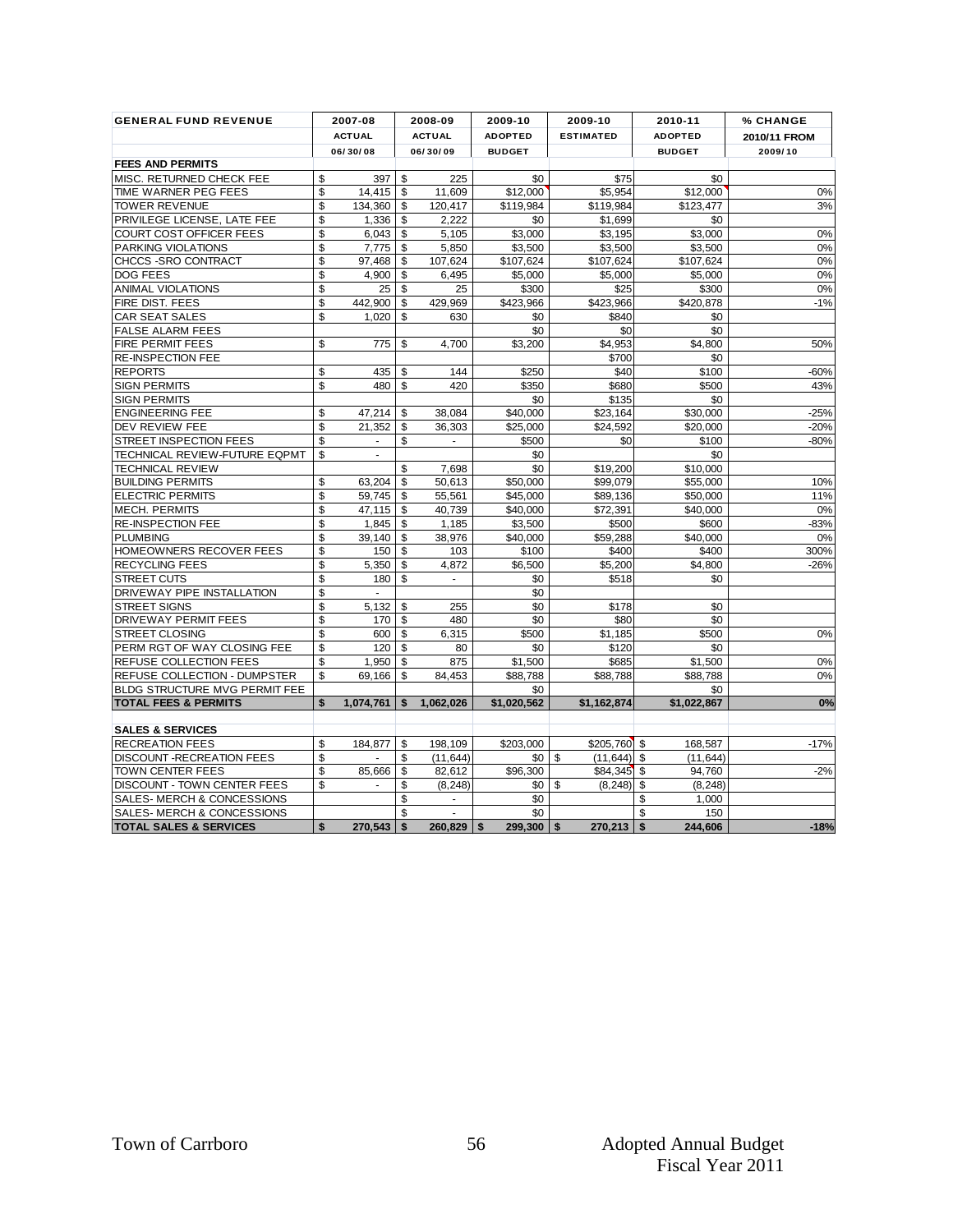| 2009/10<br>$-50%$<br>$-50%$<br>0%<br>0%<br>20%<br>0%<br>0% |
|------------------------------------------------------------|
|                                                            |
|                                                            |
|                                                            |
|                                                            |
|                                                            |
|                                                            |
|                                                            |
|                                                            |
|                                                            |
|                                                            |
|                                                            |
|                                                            |
|                                                            |
|                                                            |
|                                                            |
|                                                            |
| 0%                                                         |
|                                                            |
| 0%                                                         |
|                                                            |
| 0%                                                         |
| 0%                                                         |
| 0%                                                         |
| 0%                                                         |
|                                                            |
|                                                            |
| 0%                                                         |
| $-16%$                                                     |
| $-100%$                                                    |
| $-100%$                                                    |
|                                                            |
|                                                            |
| -58%<br>4%                                                 |
|                                                            |
|                                                            |
| $-10%$                                                     |
|                                                            |
|                                                            |
| $-10%$                                                     |
| $-4%$                                                      |
|                                                            |
| -68%                                                       |
| $-26%$                                                     |
| $-3%$                                                      |
|                                                            |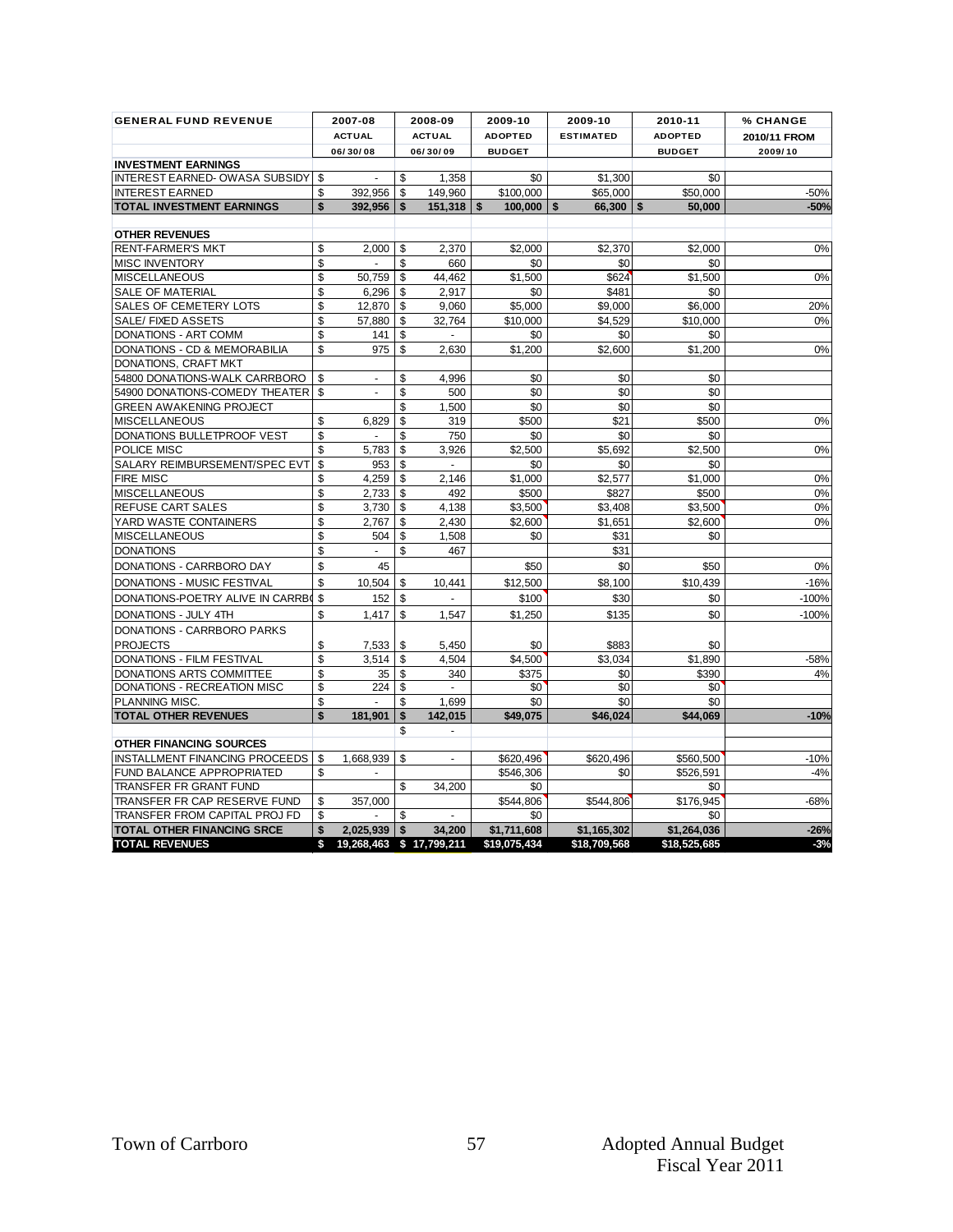# **GENERAL FUND REVENUE DESCRIPTIONS**

The following information briefly explains the major sources of revenue and describes the means used to project anticipated income for the Town of Carrboro in the FY10-11 Budget.

## **AD VALOREM TAXES**

The largest single source of revenue to municipalities in North Carolina is the Ad Valorem revenue which represents a tax paid by those owning property within the municipality. Ad Valorem Taxes or property tax income includes real property, motor vehicle and business personal property taxes.

The general reappraisal of real property for the Town produced an estimated total property valuation of \$1,900,491,499 including motor vehicle billings. Each penny on the tax rate generates approximately \$185,277.

The General Assembly has approved various higher exemptions for senior citizens aged 65 or older and for citizens, including veterans, who are 100% disabled and subsist on a specified household income. These exemptions are expected to reduce the tax base available for taxation by an estimated \$7,009,327. This action, while attempting to reduce the impact of the overall tax burden of this population, does result in a loss in property tax revenue of \$41,313.

## **LOCAL SALES TAXES**

The State collects and distributes the proceeds from the local levied tax on retail sales consisting of a 1% sales tax (Article 39); and three  $\frac{1}{2}\%$  sales tax (Articles 40, 42 & 44). The Article 44 sales tax was implemented in 2002. Food is exempted from this tax. In exchange for Article 44, the General Assembly repealed local government reimbursements for inventory tax, intangibles tax, tax on food stamp purchases, and homestead exemption. In 2007, the General Assembly passed legislation to have the State assume county Medicaid costs and eliminate the Article 44 local sales tax. Effective October 1, 2008, the state took over one quarter cent of the Article 44 local options sales tax and effective

October 1, 2009, the state took over the remaining one-quarter cent of that local tax. *The legislation provides for municipalities to be completely reimbursed for the loss of their share of these tax revenues, including growth.* The first one-quarter cent was replaced by a payment equal to 50% of the amount each municipality receives from the Article 40 local sales tax and the second one-quarter cent will be replaced by a payment equal to 25% of the amount each municipality receives for the Article 39 local sales tax.

Funds for the hold harmless payment to municipalities come from the counties' share of sales tax revenues. There is no expiration date on the hold harmless payments. The legislation also changes the distribution for the Article 42 local option sales tax from per capita to point of delivery distribution. *A hold harmless provision ensures that this change will not affect municipal distributions.*

With these unique economic times, town staff is projecting no change in the sales tax receipts.

## **OTHER TAXES AND LICENSES**

This category of revenue is comprised of motor vehicle licenses, privilege licenses, and the Time-Warner Franchise.

*Privilege Licenses* - Privilege Licenses are issued annually to entities conducting business within the Town of Carrboro. The type of business conducted determines the fee charged. Businesses, where not restricted by state law, are assessed a fee based on gross receipts earnings. Expected revenue from privilege licenses is expected to remain stable showing approximately \$76,000 based on historical and current trends.

*Motor Vehicle License Tax* –The vehicle license tax is \$30 per car. The Town allocates \$5 of this motor vehicle license fee to offset cost increases paid by the Town for the transit partnership with Chapel Hill and UNC-Chapel Hill.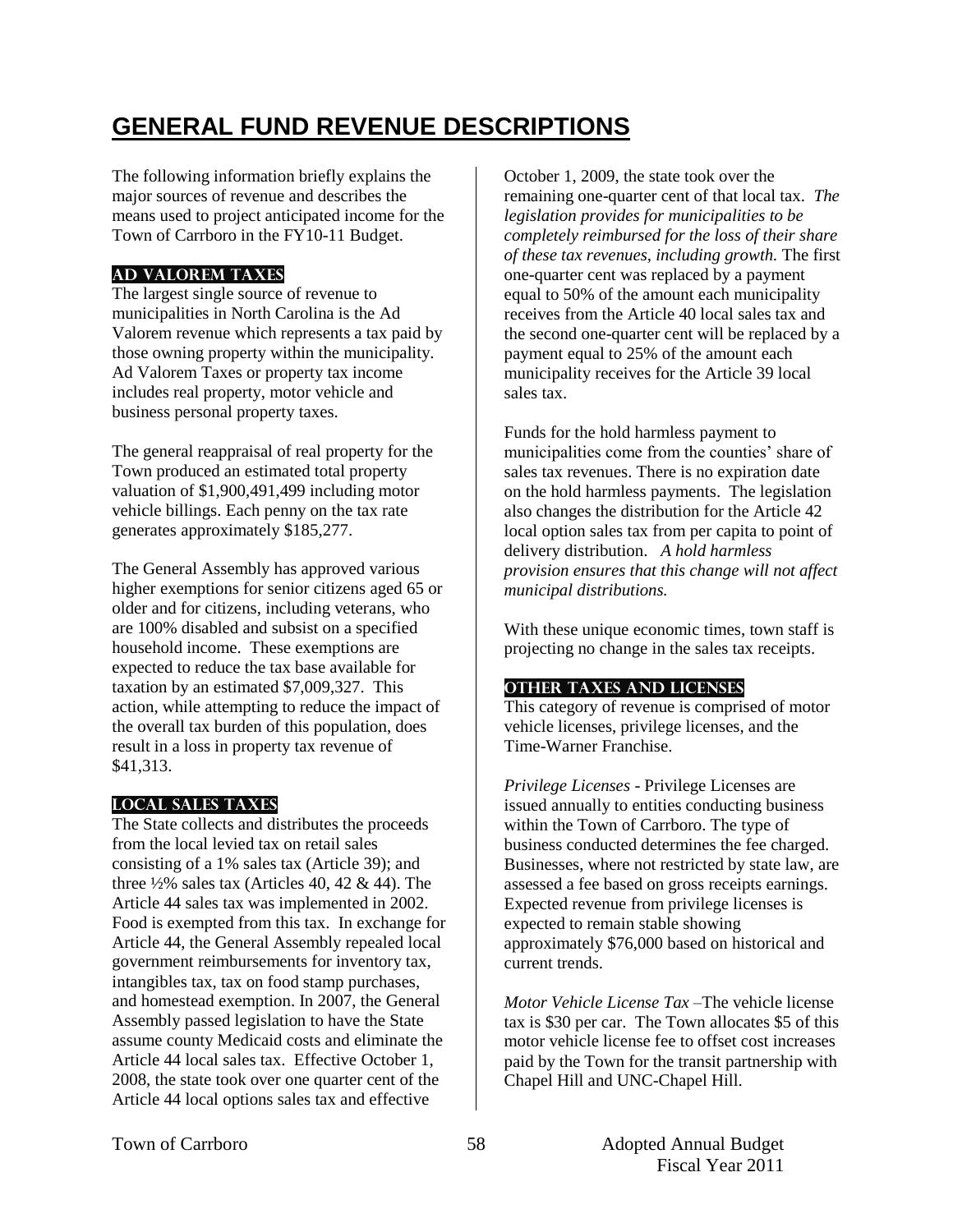*Time Warner Franchise Agreement -* The largest revenue in this category was the franchise revenues received from Time Warner franchise agreement where the Town is paid five percent of the gross revenues collected on Carrboro subscribers. Given the legislative changes, this revenue capacity became limited.

The Town's definition of "gross revenues" or "gross receipts" is broader than the state's for its sales tax, and is eligible to collect franchise taxes on those items not covered by the state definition. The town, like numerous other municipalities, expected to collect these revenues until franchise agreement expired. The Town's agreement ends in 2011. *These revenues are available so long as no other cable competitor identifies Carrboro as a service area. At this time, the Town does not expect to earn revenue under the Time Warner Cable Franchise.* 

#### **UNRESTRICTED INTERGOVERMENTAL REVENUE**

This category of revenue is primarily comprised of state-collected local revenues that are not directed to specific programs or services. Primarily comprised of state-collected local revenues that once was simply known as the utility franchise tax, this category of revenue shows an increase due to growth despite the effects of a recession.

*Local Video Programming Revenues*- Beginning January 1, 2007, local governments were no longer able to impose franchise taxes on video programming services. In conjunction, a sales tax on video programming services was added by the State that covered some of the same revenue received directly by local governments. The first distribution of the state video programming revenues to local governments was in early June 2007.

According to the North Carolina League of Municipalities, video programming revenues in the current year are expected to be 1-2 percent below the FY08-09 receipts. It is expected that the receipts for FY10-11 will remain at FY09-10 levels or increase by 1%. The Town estimates a slight increase based on trends.

*Electricity Franchise Tax* – represents actual receipts from electric services within the municipal boundaries. This revenue source is affected by changes in population and highly sensitive to weather. Based on previous and current collections, this revenue is estimated to increase remain relatively flat at \$329,298.

*Piped Natural Gas Excise Tax* - This revenue represents an excise tax on piped natural gas. Amounts received are based on monthly therm volumes received by the end-user of the gas. This revenue was separated from electric franchise tax (formerly called utility franchise revenue) in 1998 and is distributed by a formula that establishes a "benchmark" or minimum revenue to be received by the municipality. Additional revenue may accrue to the jurisdiction once all municipalities receive their share of the benchmark. Per the League of Municipalities, these revenues are expected to be flat next year or even decline given that natural gas use by industry is declining due to the recession.

*Wine and Beer Tax* – provides for the distribution of 23.75% state beer tax collections to local governmental units in which beer is legally sold. It further provides for taxes on unfortified wine and 22% of collections for taxes on fortified wine to local governmental units in which wine is legally sold, on a per capita basis. The Town's share of these revenues is expected to be reduced by two-thirds, the difference representing the portion retained by the State of North Carolina as a measure to balance the state budget. This action was taken by the state in balancing the FY09-10 budget and is anticipated to continue through the next budget cycle.

*Telecommunication Sales Tax*- In 2001, the General Assembly replaced the utility franchise tax on local telephone service with a new sales tax on telecommunications. The Town experienced its first full fiscal year of telecommunications tax revenue effective June 30, 2003. According to the League, the statewide growth in this revenue is estimated to decline in FY09-10 and continue to decline in FY10-11 by another 1.5-2.5 percent.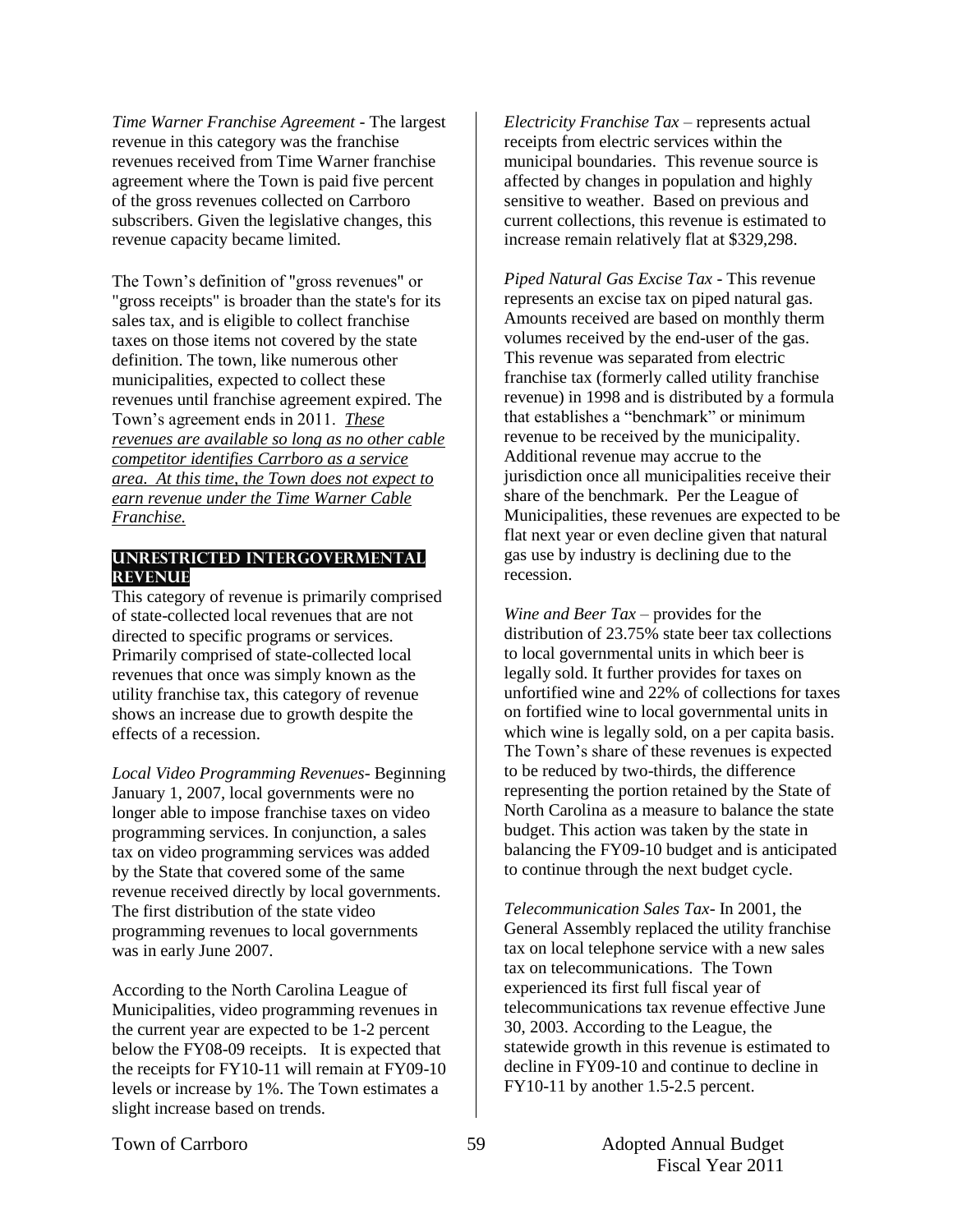#### **RESTRICTED INTERGOVERNMENTAL REVENUE**

Restricted intergovernmental revenues represent state and federal grants or other local governmental revenues received for specific purposes by the Town, the largest of which is the recurring Powell Bill grant funds for street resurfacing.

*Powell Bill* – These grant revenues are generated from the State's gasoline tax and a percentage of this tax is returned to the municipality through a formula based on population and street mileage. Powell Bill funds can only be used for street maintenance, construction, traffic signs, sidewalks, curbs, gutters, drainage and other related needs. While the budget is slightly increased, Carrboro shows a 16 percent decrease over actual receipts based on population and street mileage maintained.

*Durham-Chapel Hill-Carrboro Urban Area Planning Work Program Grant* – This grant provides support toward the Transportation Planner salary costs. This grant of \$22,740 is based on estimates provided by the grant program.

*Recreation Municipal Supplement –* Orange County provides a supplement to the Town for recreation programs in recognition of town services offered to county residents.

*SAFER Grant –* The fire department was awarded a SAFER (Staffing for Adequate Fire and Emergency Response Program) four-year grant in April 2008 for three firefighters. The grant will subsidize salary costs over with a graduated but declining amount over several years (beginning with 90% in the first year and 80% in the second year, 50% in the third year, and 30% in the final year). The town is in the third year of this grant.

*ABC (Alcoholic Beverage Control) Board Grant* – The Police Department applies annually for a grant to assist the ABC Board in managing alcohol violation programs.

### **FEES AND PERMITS**

The Town charges various types of permits and fees to residences and commercial establishments needing specific services. A large portion of the fees and permits received by the Town relate to development and growth within the Town. Fees and permits continue to remain flat in FY10-11, given the economy.

*Time Warner Public Education and Government Fees (PEG) –* The Time Warner Franchise agreement allows the Board of Aldermen to assess a special fee to cable consumers to purchase cable equipment for televising board meetings. This fee was implemented in FY04- 05 to fund improvements to the cable casting equipment for televising board meetings. *It is possible that the Town will not receive these revenues in FY09-10 due to the entry of other competitors in Carrboro's service area.* 

However, the Town is budgeting for \$12,000 to be collected on this special cable fee, with the intent of setting aside those funds in a reserve account for future equipment costs, if collected.

*Fire District Fees* - The Carrboro Fire Department provides fire protection services to the South Orange Fire District located in Orange County and outside of the Town's limits. A three-member fire district board meets annually and approves the tax rate for the fire district based on a formula developed by the County and the Town of Carrboro. Orange County pays the Town for the fire protection services based on the approved fire district tax rate.

*Chapel Hill-Carrboro School District* - It is anticipated that the Chapel Hill Carrboro School District will continue to contract with the Town to provide two School Resource Officers. One shall be stationed at McDougle Middle School and one at the new Carrboro High.

*Engineering Fees* - Applicants are responsible for paying 80% of fees assessed by the Town's Engineers (Sungate Design Group). Sungate bills the Town and the Town, in turn, sends a bill to the applicant for all such fees. Expected revenue \$30,000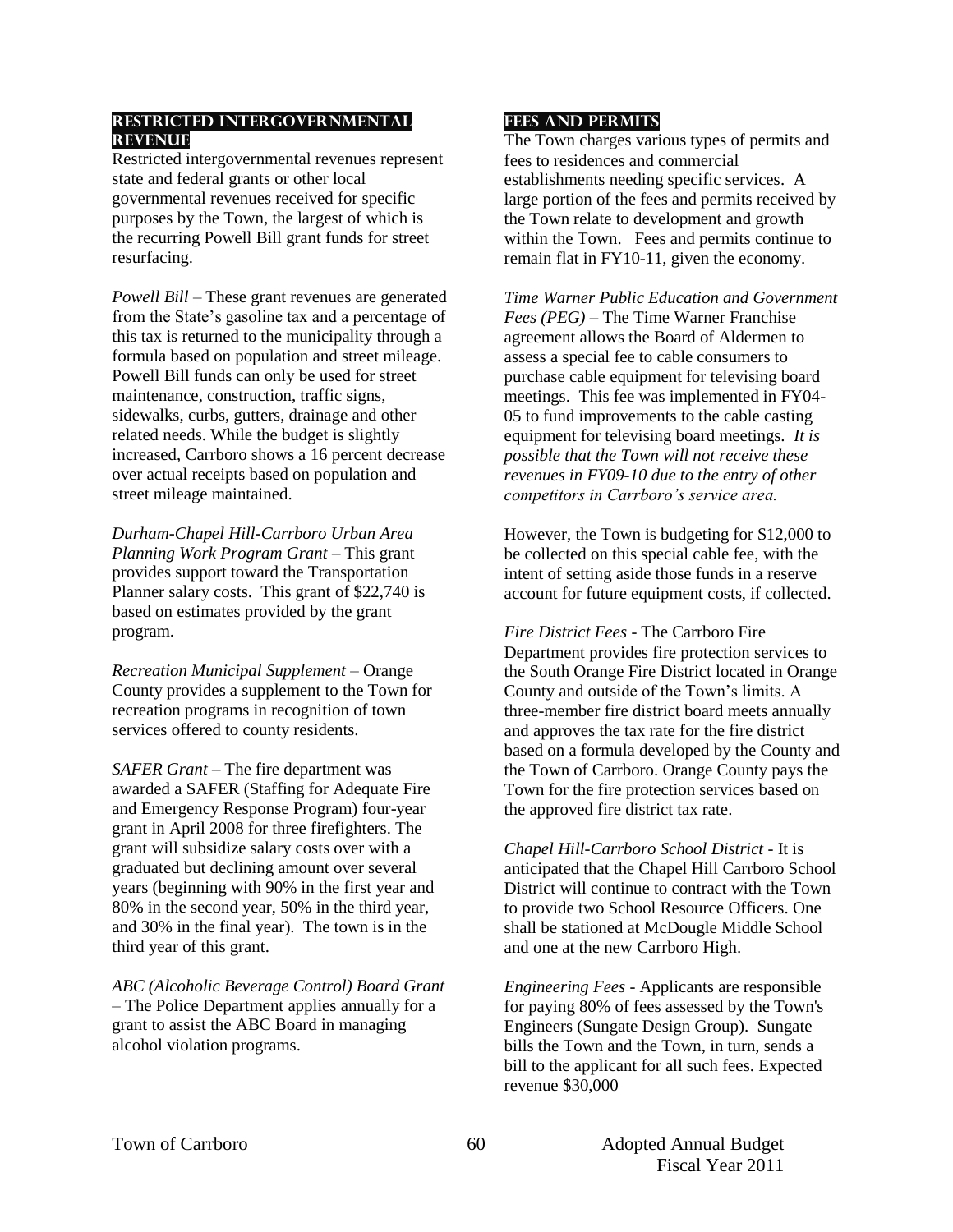*Development Review Fees* - Applicants wishing to receive a Zoning Permit, Special Use Permit, or Conditional Use Permit must pay the appropriate fee for the Town to review plans for adherence to the Land Use Ordinance before a permit may be issued. The fee is paid one-time even though the plans may be reviewed multiple times before a permit is issued. Expected Revenue: \$20,000.

*Building Permits* are issued on new and existing buildings when the buildings are renovated or newly constructed for commercial property, single-family dwellings, townhouses, condominiums and duplexes. Anticipated revenue is \$55,000.

*Electric Permits* are issued on new and existing buildings for service changes, premises wiring and commercial up-fits. Anticipated revenue is \$50,000.

*Mechanical Permits* are issued on new installation of residential and commercial buildings and replacement of heating and cooling equipment. Anticipated revenue is \$40,000.

*Plumbing Permits* are issued on new and renovated buildings i.e. water and sewer, irrigation and backflow. Anticipated revenue is \$40,000.

*Dumpster Collection Fees* represent a fee added in FY02-03 for the collection of commercial refuse on October 1, 2002. The Town began at that time charging the full cost of pickup and disposal of all refuse the Town collects from all commercial dumpsters in Town. Collection is estimated at \$88,788.

*Tower Revenue* - The Town owns a cell tower and leases space via a multi-year contract for antennas. Anticipated revenue is \$123,477.

#### **SALES AND SERVICES**

*Recreational Fees and Town Center Fees* represent fees for a variety of recreational services and activities offered to town residents. The Town's Park facilities, such as picnic shelters, ball fields and the multi-purpose areas

are also available for rent. In the past few years, the town has been able to offer meeting rooms and facility space within the Century Center to the public for rental for various functions. The Town sponsors various team sports and programs for the Town's citizens. The revenues are expected to increase slightly based on planned program registrations and reservations.

#### **INVESTMENT EARNINGS**

*Interest Income* - The Town generates interest income by investing idle cash in interest paying checking accounts and money market accounts. The FY10-11 estimate is at \$50,000.

#### **OTHER REVENUES**

Representing a very small portion of the overall revenue stream, this revenue is comprised of donations, rent, reimbursements for town services provided to other jurisdictions, fixed asset sales, and other sundry sales.

#### **OTHER FINANCING SOURCES**

This category of revenue represents debt proceeds received by the Town or funds that are transferred from another fund into the General Fund. Highlights include:

*Lease-purchase or Bond Proceeds –* This represents the full cost of equipment or other capital purchase that the Town has obtained through installment or bond financing. Following generally accepted accounting practices, the full cost of the financed equipment is budgeted (equipment purchased in that fiscal year) in addition to the lease payment. However, an offsetting entry equal to the full cost value of the equipment is budgeted on the revenue side as lease proceeds. Thus, the true tax impact of the financed equipment is the lease or debt service payment only.

*Transfers from Other Funds –* While the General Fund is the major operating budget for the Town, several other funds exist where the Town may choose to transfer resources from those funds to the General Fund. The most common transfers seen are from the capital reserve fund or from the capital projects fund.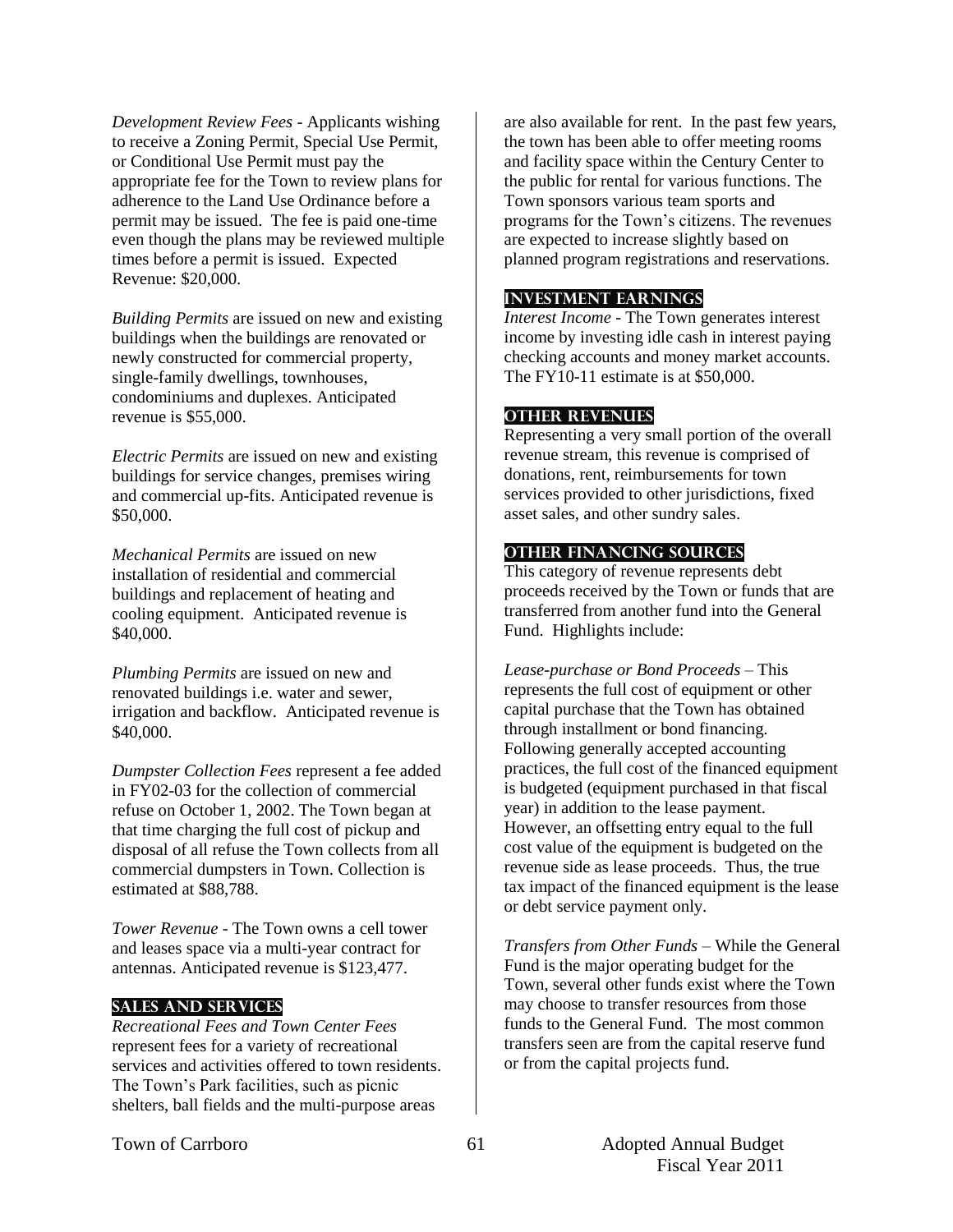**Fund Balance Appropriated** *-* Funds accumulated through the under-expenditure of budgeted appropriations and the receipt of revenues that exceed budgeted projections result in fund balance or reserves. An appropriation of fund balance is sometimes necessary to balance

projected revenues with expenditures. The level of appropriation is determined by the differences between estimated expenditures and the expected revenues. The FY10-11 budget appropriates \$526,591 in fund balance reserves.



## **General Fund Balance as of June 30**

## **General Fund Balance as a Percentage of Operating Revenues**

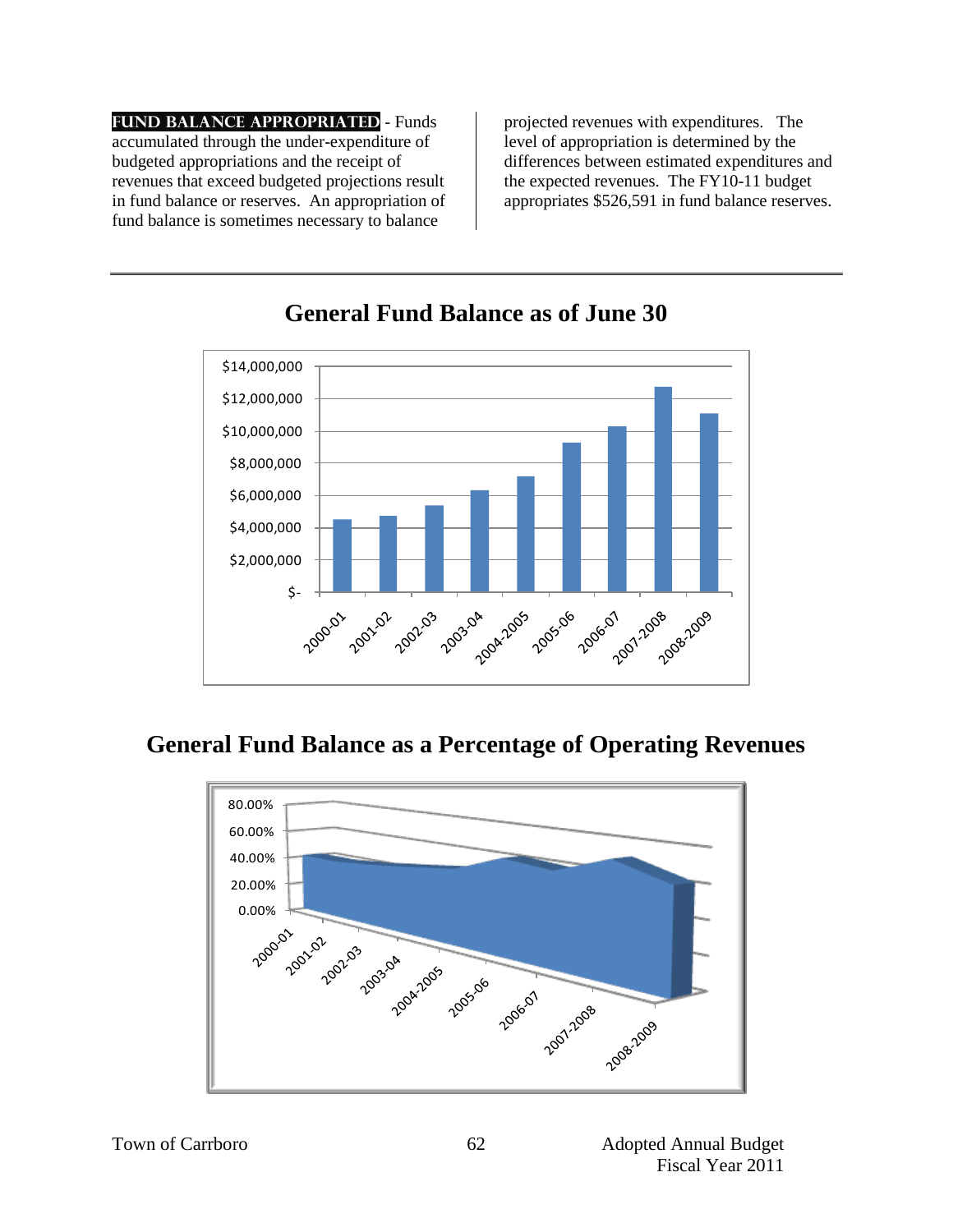| <b>GENERAL FUND SUMMARY OF EXPENDITURES</b> |               |               |                |                |              |
|---------------------------------------------|---------------|---------------|----------------|----------------|--------------|
|                                             |               |               |                |                |              |
|                                             | 2007-08       | 2008-09       | 2009-10        | 2010-11        | % CHANGE     |
|                                             | <b>ACTUAL</b> | <b>ACTUAL</b> | <b>ADOPTED</b> | <b>ADOPTED</b> | 2010/11 FROM |
|                                             |               |               | <b>BUDGET</b>  | <b>BUDGET</b>  | 2009/10      |
|                                             |               |               |                |                |              |
| <b>SUMMARY</b>                              |               |               |                |                |              |
|                                             |               |               |                |                |              |
| <b>PERSONNEL</b>                            | 9,384,191     | 9,805,519     | 10,529,785     | 10,671,163     | 1%           |
| <b>OPERATIONS</b>                           | 6,340,677     | 7,895,598     | 7,331,347      | 7,227,512      | $-1%$        |
| <b>CAPITAL OUTLAY</b>                       | 1,063,957     | 1,737,495     | 1,214,302      | 627,010        | $-48%$       |
|                                             |               |               |                |                |              |
| <b>TOTAL</b>                                | 16,788,825    | 19,438,612    | 19,075,434     | 18,525,685     | $-3%$        |

| <b>GENERAL FUND</b>             |                  |                                       |                |              |  |  |  |
|---------------------------------|------------------|---------------------------------------|----------------|--------------|--|--|--|
| <b>FY2010-11 BUDGET</b>         |                  |                                       |                |              |  |  |  |
|                                 |                  | CATEGORY OF EXPENDITURE BY DEPARTMENT |                |              |  |  |  |
|                                 |                  |                                       |                |              |  |  |  |
|                                 |                  |                                       |                |              |  |  |  |
|                                 |                  |                                       |                |              |  |  |  |
|                                 | <b>PERSONNEL</b> | <b>OPERATING</b>                      | <b>CAPITAL</b> |              |  |  |  |
| <b>DEPARTMENT</b>               | <b>SERVICES</b>  | <b>COSTS</b>                          | <b>OUTLAY</b>  | <b>TOTAL</b> |  |  |  |
| <b>MAYOR &amp; ALDERMEN</b>     | 119,086          | 162,650                               | $\bf{0}$       | 281,736      |  |  |  |
| <b>ADVISORY BOARDS</b>          |                  |                                       |                |              |  |  |  |
|                                 | 0                | 12,750                                | $\bf{0}$       | 12,750       |  |  |  |
| <b>GOVERNANCE SUPPORT</b>       | $\bf{0}$         | 266,003                               | $\mathbf 0$    | 266,003      |  |  |  |
| <b>TOWN MANAGER</b>             | 252,538          | 24,450                                | 0              | 276,988      |  |  |  |
| <b>ECONOMIC &amp; COMM DEV.</b> | 118,614          | 34,341                                | $\bf{0}$       | 152,955      |  |  |  |
| <b>TOWN CLERK</b>               | 99,570           | 15,300                                | $\bf{0}$       | 114,870      |  |  |  |
| <b>MANAGEMENT SERVICES</b>      | 467,863          | 544,879                               | $\bf{0}$       | 1,012,742    |  |  |  |
| <b>HUMAN RESOURCES</b>          | 311,207          | 63,170                                | $\bf{0}$       | 374,377      |  |  |  |
| <b>INFORMATION TECHNOLOGY</b>   | 170,233          | 662,950                               | 22,750         | 855,933      |  |  |  |
| <b>POLICE</b>                   | 2,749,381        | 341,730                               | 122,000        | 3,213,111    |  |  |  |
| <b>FIRE</b>                     | 2,082,208        | 281,127                               | 160,000        | 2,523,335    |  |  |  |
| <b>PLANNING</b>                 | 993,263          | 165,935                               | 0              | 1,159,198    |  |  |  |
| <b>TRANSPORTATION</b>           | 0                | 1,064,150                             | $\bf{0}$       | 1,064,150    |  |  |  |
| <b>PUBLIC WORKS</b>             | 1,839,740        | 1,446,031                             | 322,260        | 3,608,031    |  |  |  |
| <b>PARKS &amp; RECREATION</b>   | 1,026,212        | 346,131                               | 0              | 1,372,343    |  |  |  |
| <b>NON-DEPARTMENTAL</b>         | 441,248          | 247,000                               | $\bf{0}$       | 688,248      |  |  |  |
| <b>DEBT SERVICE</b>             | U                | 1,548,915                             | $\Omega$       | 1,548,915    |  |  |  |
| <b>TOTALS</b>                   | 10,671,163       | 7,227,512                             | 627,010        | 18,525,685   |  |  |  |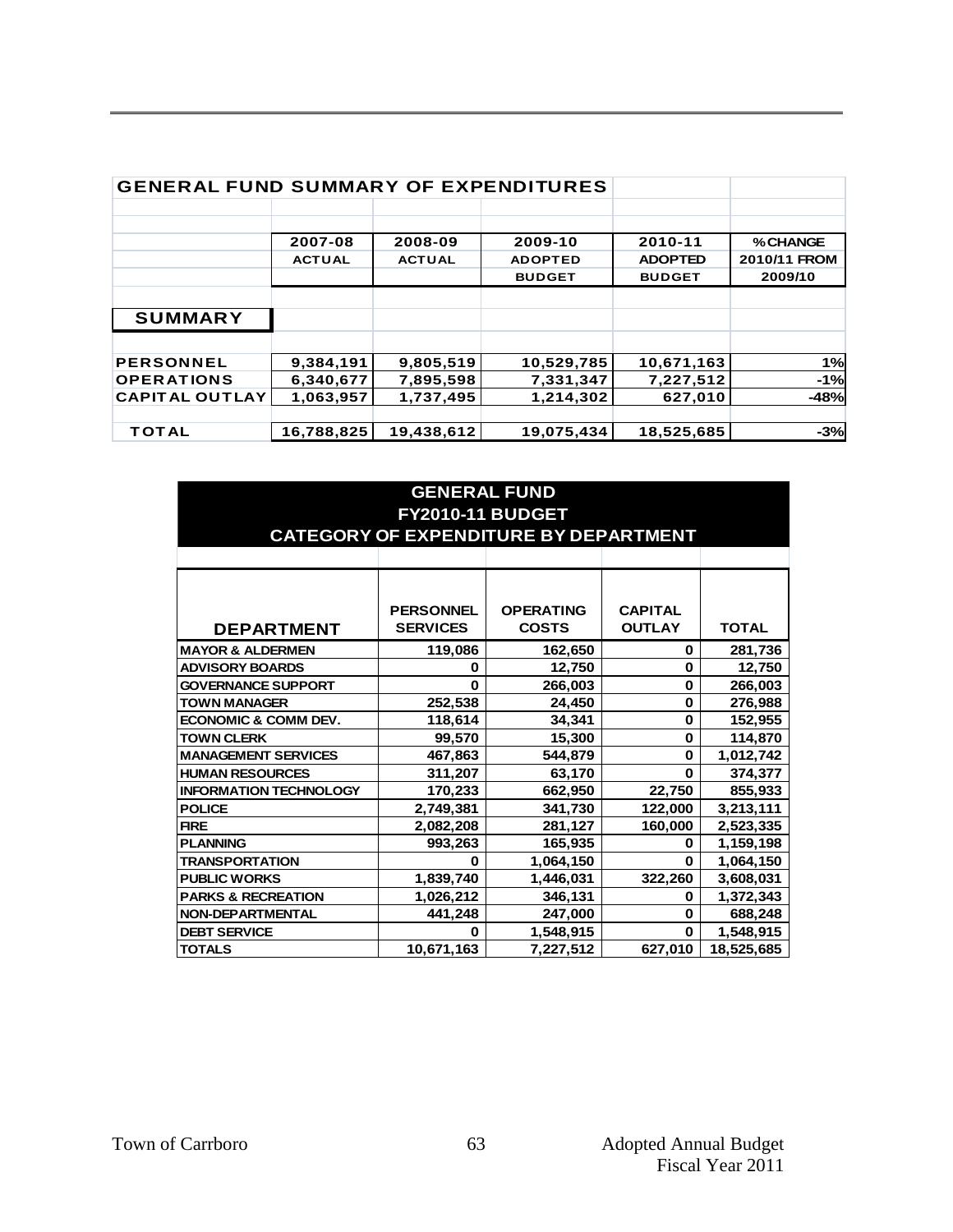### *General Fund – Summary of Full and Part-time Positions Department and Division Level (if applicable)*

| <b>BOARD OF ALDERMEN</b>                                 |                |                |                |
|----------------------------------------------------------|----------------|----------------|----------------|
|                                                          | <b>FY</b>      | <b>FY</b>      | <b>FY</b>      |
| <b>Position</b>                                          | 2008-09        | 2009-10        | 2010-11        |
| Assistant to the Mayor (part-time @ 20 hours per week)   |                | 1              |                |
| <b>Total Count, Board of Aldermen</b>                    | 1              | 1              | 1              |
|                                                          |                |                |                |
| <b>TOWN MANAGER</b>                                      |                |                |                |
|                                                          | <b>FY</b>      | <b>FY</b>      | <b>FY</b>      |
| <b>Position</b>                                          | 2008-09        | 2009-10        | 2010-11        |
| <b>Town Manager</b>                                      | 1              | 1              | 1              |
| <b>Assistant to the Town Manager</b>                     | $\mathbf{1}$   | $\mathbf{1}$   | 1              |
| <b>Total Count, Town Manager</b>                         | $\overline{2}$ | $\overline{2}$ | $\overline{2}$ |
|                                                          |                |                |                |
| ECONOMIC AND COMMUNITY DEVELOPMENT                       | <b>FY</b>      | <b>FY</b>      | <b>FY</b>      |
| <b>Position</b>                                          | 2008-09        | 2009-10        | 2010-11        |
| <b>Economic &amp; Community Development Director</b>     | 1              | 1              | 1              |
| Program Support Assistant II (part-time @ 20 hrs/week)   | 1              | 1              | 1              |
| <b>Total Count, Economic &amp; Community Development</b> | $\overline{2}$ | $\overline{2}$ | $\overline{2}$ |
|                                                          |                |                |                |
| <b>TOWN CLERK</b>                                        |                |                |                |
|                                                          | <b>FY</b>      | <b>FY</b>      | <b>FY</b>      |
| <b>Position</b>                                          | 2008-09        | 2009-10        | 2010-11        |
| <b>Town Clerk</b>                                        | 1              | 1              | 1              |
| <b>Total Count, Town Clerk</b>                           | 1              | 1              | $\mathbf{1}$   |
|                                                          |                |                |                |
| <b>MANAGEMENT SERVICES</b>                               |                |                |                |
|                                                          | <b>FY</b>      | <b>FY</b>      | <b>FY</b>      |
| <b>Position</b>                                          | 2008-09        | 2009-10        | 2010-11        |
| <b>Finance Director</b>                                  | 1              | 1              | $\mathbf{1}$   |
| <b>Accounting Officer</b>                                | 1              | 1              | $\mathbf{1}$   |
| <b>Purchasing Officer/Budget Analyst</b>                 | $\mathbf{1}$   | $\mathbf{1}$   | $\mathbf{1}$   |
| <b>Staff Accountant</b>                                  | $\mathbf{1}$   | $\mathbf{1}$   | $\mathbf{1}$   |
| <b>Accounting Technician II</b>                          | $\mathbf{1}$   | $\mathbf{1}$   | $\mathbf{1}$   |
| <b>Accounting Technician I</b>                           | $\mathbf{1}$   | $\mathbf{1}$   | $\mathbf{1}$   |
| <b>Accounting Technician I (part-time @32 hrs/week)</b>  | 1              | $\mathbf{1}$   | $\mathbf{1}$   |
| <b>Total Count, Management Services</b>                  | $\overline{7}$ | $\overline{7}$ | $\overline{7}$ |

### **INFORMATION TECHNOLOGY**

|                                                     | FY      | FY      | FY      |
|-----------------------------------------------------|---------|---------|---------|
| <b>Position</b>                                     | 2008-09 | 2009-10 | 2010-11 |
| <b>Information &amp; Technology Manager</b>         |         |         |         |
| <b>Information Technology Support Engineer</b>      |         |         |         |
| <b>Total Count, Information Technology Division</b> |         |         |         |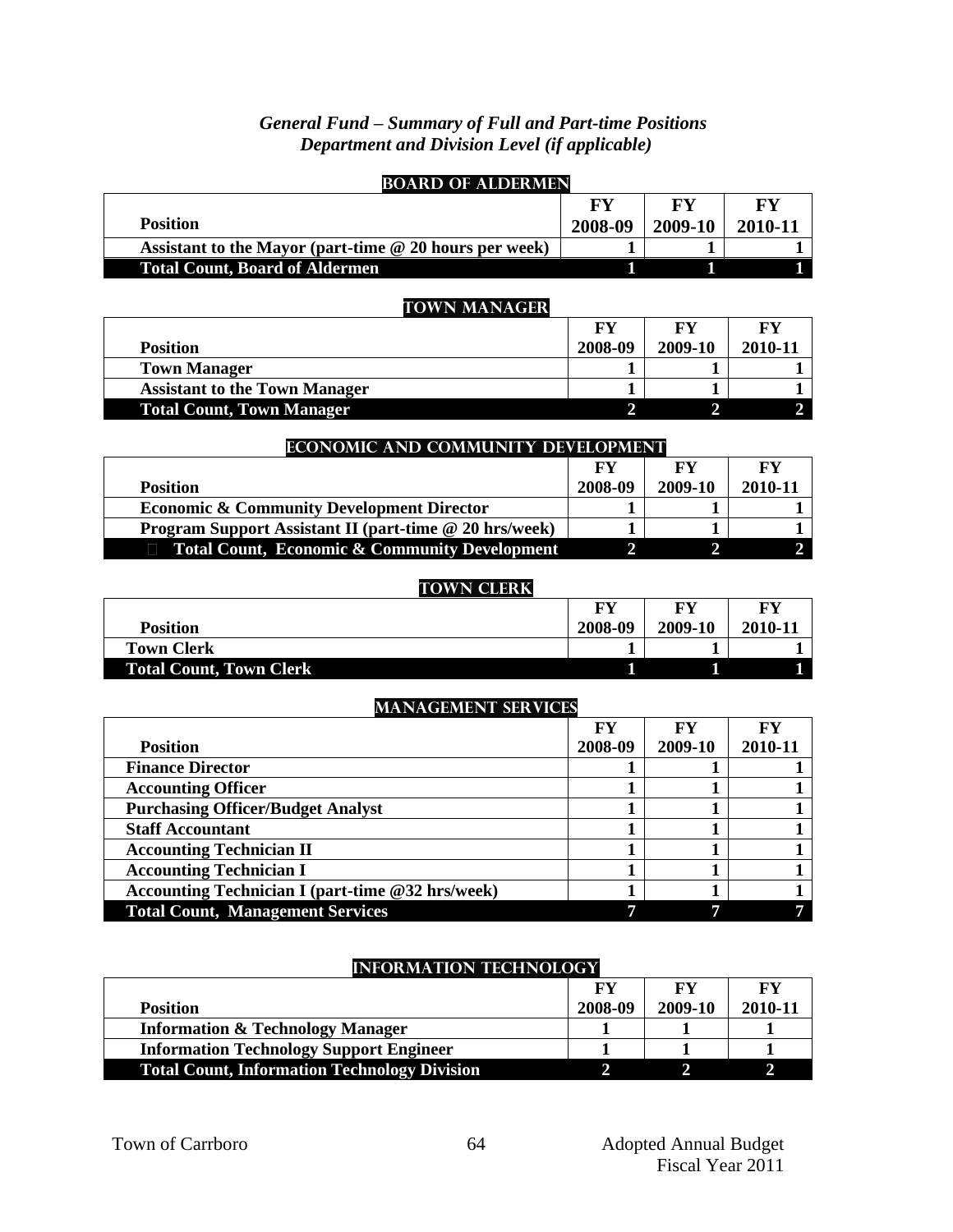| <b>HUMAN RESOURCES</b>              |         |         |         |
|-------------------------------------|---------|---------|---------|
|                                     | FY      | FY      | FY      |
| <b>Position</b>                     | 2008-09 | 2009-10 | 2010-11 |
| <b>Human Resources Director</b>     |         |         |         |
| <b>Human Resources Analyst</b>      |         |         |         |
| <b>Total Count, Human Resources</b> |         |         |         |

## *Positions by Department and Division Level, Continued*

### **Police**

|                                         | FY             | <b>FY</b>      | FY                      |
|-----------------------------------------|----------------|----------------|-------------------------|
| <b>Position</b>                         | 2008-09        | 2009-10        | 2010-11                 |
| <b>Police Chief</b>                     |                |                |                         |
| <b>Police Captain</b>                   | $\mathbf 2$    | $\overline{2}$ | $\overline{2}$          |
| <b>Administrative Assistant</b>         |                |                | 1                       |
| <b>Program Support Assistant II</b>     |                |                | $\mathbf{1}$            |
| <b>Administrative Services Division</b> | 5              | 5              | 5                       |
| <b>Police Lieutenant</b>                | 4              | 4              | 4                       |
| <b>Police Sergeant</b>                  | 4              | 4              | 4                       |
| <b>Police Officer</b>                   | 17             | 17             | 17                      |
| <b>Police Patrol Division</b>           | 25             | 25             | 25                      |
| <b>Police Lieutenant</b>                | 1              | 1              | 1                       |
| <b>Police Sergeant</b>                  | $\overline{2}$ | 2              | $\overline{2}$          |
| <b>Police Officer</b>                   | 4              | 4              | $\overline{\mathbf{4}}$ |
| <b>Police Community Services</b>        | 7              | 7              | 7                       |
| <b>Police Lieutenant</b>                |                |                | 1                       |
| <b>Police Sergeant</b>                  | 5              | 5              | 5                       |
| <b>Police Investigations Division</b>   | 6              | 6              | 6                       |
| <b>Animal Control Officer</b>           | $\mathbf{1}$   | 1              | 1                       |
| <b>Animal Control Division</b>          |                |                |                         |
| <b>Total Count, Police</b>              | 44             | 44             | 44                      |

## **Fire-Rescue**

|                                                       | FY          | FY      | FY             |
|-------------------------------------------------------|-------------|---------|----------------|
| <b>Position</b>                                       | 2008-09     | 2009-10 | 2010-11        |
| <b>Fire Chief</b>                                     |             |         |                |
| Program Support Assistant I (part-time @ 20 hrs/week) |             |         |                |
| <b>Fire Supervision Division</b>                      | $\mathbf 2$ | ኅ       | $\overline{2}$ |
| <b>Deputy Fire Chief</b>                              |             |         |                |
| <b>Fire Captain</b>                                   | 3           | 3       | 3              |
| <b>Fire Lieutenant</b>                                | 3           | 3       | 3              |
| <b>Fire Driver/Mechanic</b>                           |             |         |                |
| <b>Fire Driver/Operator</b>                           | 5           | 5       | 5              |
| <b>Fire Relief Driver</b>                             | 0           | 0       | 9              |
| <b>Fire Fighter</b>                                   | 21          | 21      | 12             |
| <b>Fire Suppression Division</b>                      | 34          | 34      | 34             |
| <b>Fire Marshal</b>                                   |             |         |                |
| <b>Fire Prevention Division</b>                       |             |         |                |
| <b>Total Count, Fire-Rescue</b>                       | 37          | 37      | 37             |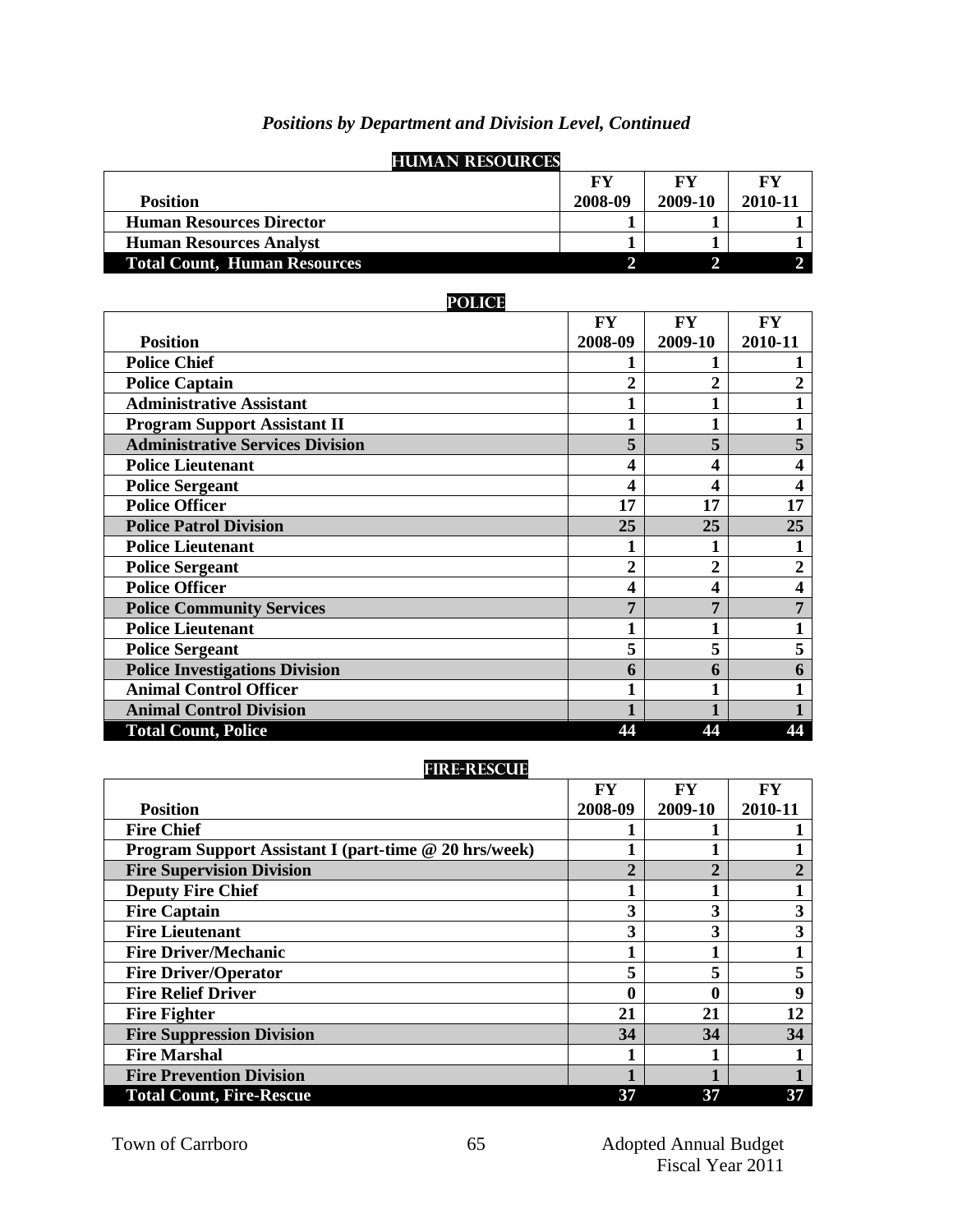| <b>PLANNING</b>                         |                  |                |                |
|-----------------------------------------|------------------|----------------|----------------|
|                                         | FY               | <b>FY</b>      | <b>FY</b>      |
| <b>Position</b>                         | 2008-09          | 2009-10        | 2010-11        |
| <b>Planning Director</b>                |                  |                |                |
| <b>Planning Administrator</b>           |                  |                |                |
| <b>Transportation Planner</b>           |                  |                |                |
| <b>Environmental Planner</b>            |                  |                |                |
| <b>GIS Specialist</b>                   |                  |                |                |
| <b>Administrative Assistant</b>         |                  |                |                |
| <b>Planning Division</b>                | 6                | 6              | 6              |
| <b>Development Review Administrator</b> |                  |                |                |
| <b>Planner/Zoning Specialist</b>        | 3                | 3              | 3              |
| <b>Permit Technician</b>                |                  |                |                |
| <b>Zoning Division</b>                  | 5                | 5              | 5              |
| <b>Code Enforcement Supervisor</b>      |                  |                |                |
| <b>Code Enforcement Officer III</b>     | $\boldsymbol{2}$ | $\overline{2}$ | $\overline{2}$ |
| <b>Inspections Division</b>             | 3                | 3              | 3              |
| <b>Total Count, Planning</b>            | 14               | 14             | 14             |

## **Recreation and Parks**

|                                                                | FY           | FY           | FY             |
|----------------------------------------------------------------|--------------|--------------|----------------|
| <b>Position</b>                                                | 2008-09      | 2009-10      | 2010-11        |
| <b>Recreation and Parks Director</b>                           |              |              |                |
| <b>Recreation Supervision Division</b>                         |              |              |                |
| <b>Recreation Administrator</b>                                |              |              |                |
| <b>Recreation Supervisor</b>                                   | 5            | 5            | 5              |
| <b>Recreation Athletics &amp; General Programming</b>          | 6            | h            | 6              |
| <b>Facilities Administrator</b>                                |              |              |                |
| <b>Facilities Supervisor</b>                                   |              |              |                |
| <b>Activity Manager (part-time at 30 hours per week)</b>       |              |              |                |
| <b>Administrative Assistant</b>                                |              |              |                |
| <b>Program Support Assistant II (part-time at 30 hours per</b> |              |              |                |
| week)                                                          |              |              |                |
| Program Support Assistant I(1 full-time & 1 part-time at       | $\mathbf{2}$ | $\mathbf{2}$ | $\mathfrak{D}$ |
| 30 hours per week)                                             |              |              |                |
| <b>Total Count, Facilities Division</b>                        | 7            | 7            | 7              |
| <b>Total Count, Recreation and Parks</b>                       | 14           | 14           |                |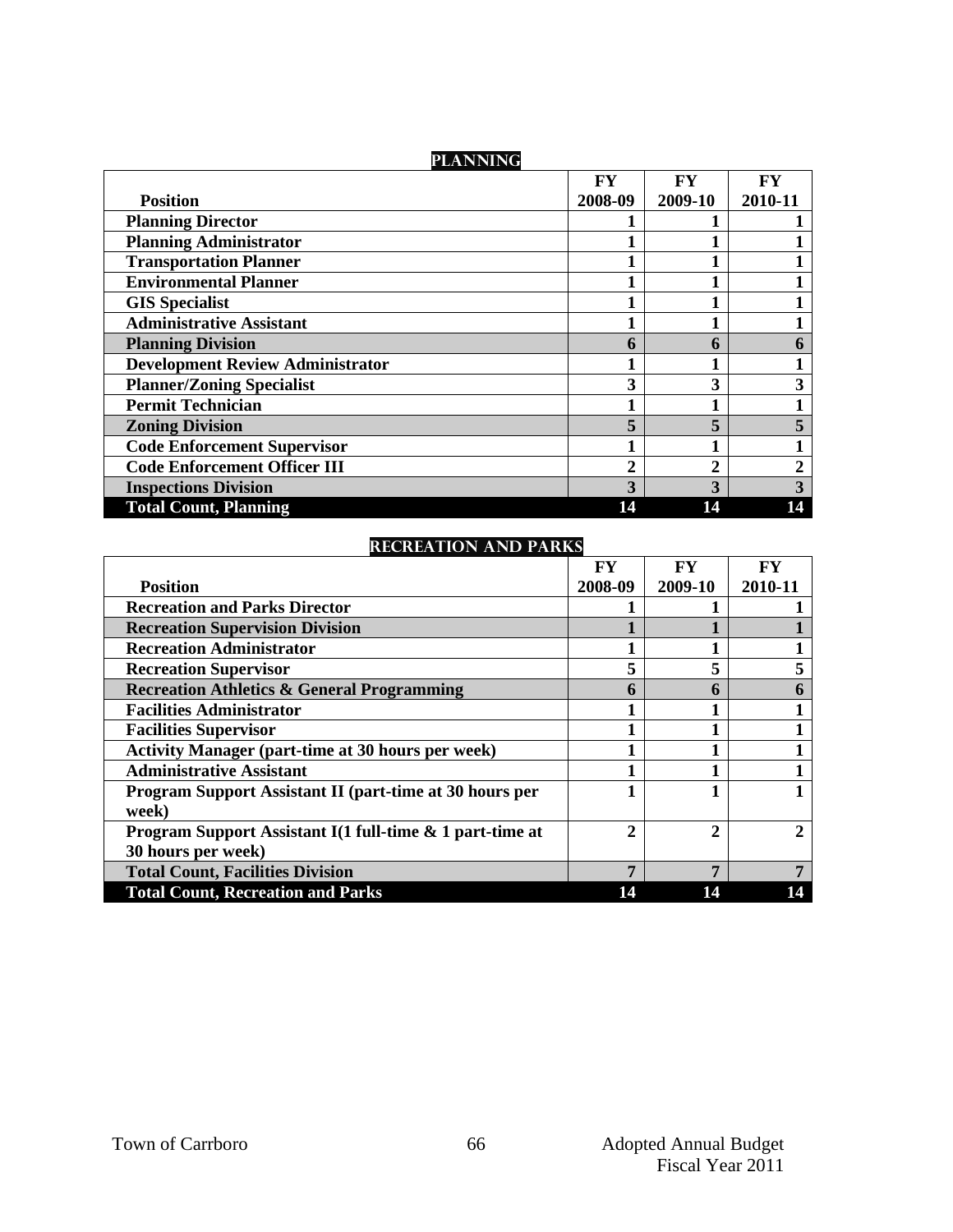| <b>PUBLIC WORKS</b>                                  |                         |                         |                         |  |  |
|------------------------------------------------------|-------------------------|-------------------------|-------------------------|--|--|
|                                                      | <b>FY</b>               | <b>FY</b>               | <b>FY</b>               |  |  |
| <b>Position</b>                                      | 2008-09                 | 2009-10                 | 2010-11                 |  |  |
| <b>Public Works Director</b>                         | 1                       | 1                       | $\mathbf{1}$            |  |  |
| <b>Administrative Analyst</b>                        | 1                       | $\mathbf{1}$            | $\overline{1}$          |  |  |
| <b>Engineering Technician</b>                        | $\mathbf{1}$            | $\mathbf{1}$            | $\mathbf{1}$            |  |  |
| <b>Administrative Assistant</b>                      | 1                       | $\mathbf{1}$            | $\mathbf{1}$            |  |  |
| <b>Public Works Supervision</b>                      | $\overline{\mathbf{4}}$ | 4                       | $\overline{\mathbf{4}}$ |  |  |
| <b>Street Superintendent</b>                         | 1                       | 1                       | 1                       |  |  |
| <b>Construction Inspector</b>                        | 1                       | $\mathbf{1}$            | $\mathbf{1}$            |  |  |
| <b>Street Crew Leader</b>                            | $\mathbf{1}$            | $\mathbf{1}$            | $\mathbf{1}$            |  |  |
| <b>Maintenance/Construction Worker</b>               | $\overline{\mathbf{5}}$ | $\overline{5}$          | 5                       |  |  |
| <b>Signs and Marking Specialist</b>                  | $\overline{1}$          | $\mathbf{1}$            | $\overline{\mathbf{1}}$ |  |  |
| Maintenance/Construction/Sign & Marking Assistant    | $\mathbf{1}$            | $\mathbf{1}$            | $\mathbf{1}$            |  |  |
| <b>Street Maintenance Division</b>                   | 10                      | 10                      | 10                      |  |  |
| <b>Solid Waste Supervisor</b>                        | 1                       | 1                       | $\mathbf{1}$            |  |  |
| <b>Solid Waste Equipment Operator II/Crew Leader</b> | $\mathbf{1}$            | $\mathbf{1}$            | $\mathbf{1}$            |  |  |
| <b>Solid Waste Equipment Operator II</b>             | 1                       | 1                       | $\mathbf{1}$            |  |  |
| <b>Solid Waste Equipment Operator I</b>              | $\overline{\mathbf{4}}$ | $\overline{\mathbf{4}}$ | $\overline{\mathbf{4}}$ |  |  |
| <b>Solid Waste Management Division</b>               | $\overline{7}$          | 7                       | $\overline{7}$          |  |  |
| <b>Building Maintenance Supervisor</b>               | $\mathbf{1}$            | $\mathbf{1}$            | $\mathbf{1}$            |  |  |
| <b>Building Maintenance Worker</b>                   | $\mathbf{1}$            | $\mathbf{1}$            | $\mathbf{1}$            |  |  |
| <b>Custodian</b>                                     | $\mathbf{1}$            | $\mathbf{1}$            | $\mathbf{1}$            |  |  |
| <b>Central Services Division</b>                     | 3                       | 3                       | $\mathbf{3}$            |  |  |
| <b>Fleet Maintenance Supervisor</b>                  | $\mathbf{1}$            | $\mathbf{1}$            | $\mathbf{1}$            |  |  |
| <b>Mechanic II</b>                                   | $\mathbf{1}$            | $\mathbf{1}$            | $\mathbf{1}$            |  |  |
| <b>Mechanic I</b>                                    | $\mathbf{1}$            | $\mathbf{1}$            | $\overline{\mathbf{1}}$ |  |  |
| <b>Fleet Maintenance Division</b>                    | $\overline{\mathbf{3}}$ | $\overline{\mathbf{3}}$ | $\overline{\mathbf{3}}$ |  |  |
| <b>Landscaping/Grounds Supervisor</b>                | $\mathbf{1}$            | 1                       | $\mathbf{1}$            |  |  |
| <b>Grounds Crew Leader</b>                           | $\overline{2}$          | $\overline{2}$          | $\overline{2}$          |  |  |
| <b>Groundskeeper II</b>                              | $\mathbf{1}$            | $\mathbf{1}$            | $\mathbf{1}$            |  |  |
| Groundskeeper                                        | 5                       | 5                       | 5                       |  |  |
| <b>Landscaping Division</b>                          | $\boldsymbol{9}$        | $\boldsymbol{9}$        | $\boldsymbol{9}$        |  |  |
| <b>Total Count, Public Works</b>                     | 36                      | 36                      | 36                      |  |  |

## **Positions by Department and Division Level, Continued**

| <b>Total Count, Town of Carrboro</b> | 162 | 162 | 162 |
|--------------------------------------|-----|-----|-----|
|                                      |     |     |     |